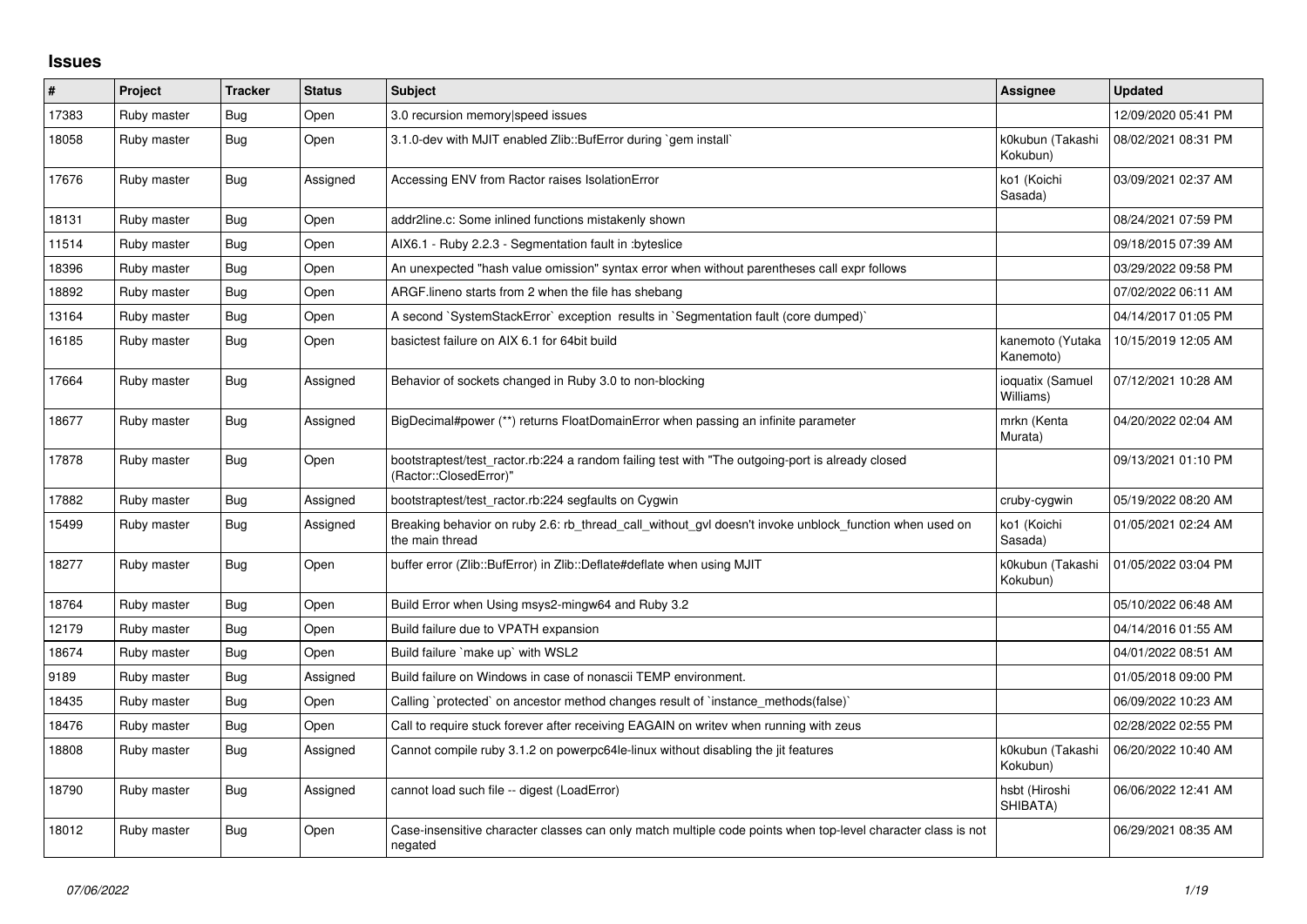| $\pmb{\#}$ | Project     | <b>Tracker</b> | <b>Status</b> | <b>Subject</b>                                                                    | <b>Assignee</b>            | <b>Updated</b>      |
|------------|-------------|----------------|---------------|-----------------------------------------------------------------------------------|----------------------------|---------------------|
| 17989      | Ruby master | Bug            | Open          | Case insensitive Regexps do not handle characters with overlapping case foldings  |                            | 06/15/2021 11:43 AM |
| 18010      | Ruby master | Bug            | Open          | Character class with single character gets case-folded with following string      |                            | 06/28/2021 09:30 AM |
| 17646      | Ruby master | Bug            | Open          | Check for `__builtin_mul_overflow` with `long long` arguments                     |                            | 02/19/2021 06:19 PM |
| 15334      | Ruby master | Bug            | Open          | child_info_fork::abort: address space needed by 'emoji_iso2022_kddi.so' on cygwin | cruby-cygwin               | 05/19/2022 08:20 AM |
| 18379      | Ruby master | Bug            | Open          | [CI] Windows mingw/ucrt - test-all timeout failures                               |                            | 12/02/2021 02:23 AM |
| 11142      | Ruby master | Bug            | Open          | Command line argument parser on windows handles double quotes inconsistently.     | usa (Usaku<br>NAKAMURA)    | 05/12/2015 04:09 PM |
| 17931      | Ruby master | Bug            | Open          | Compile fails setup option nodynamic                                              |                            | 07/07/2021 08:51 AM |
| 5179       | Ruby master | <b>Bug</b>     | Assigned      | Complex#rationalize and to r with approximate zeros                               | mrkn (Kenta<br>Murata)     | 01/17/2020 03:00 AM |
| 9010       | Ruby master | Bug            | Assigned      | /configure --prefix= cannot handle directories with spaces                        | nobu (Nobuyoshi<br>Nakada) | 04/26/2021 10:38 PM |
| 18429      | Ruby master | Bug            | Open          | Configure ruby-3.0.3 on Solaris 10 Unknown keyword 'URL' in './ruby.tmp.pc'       |                            | 01/18/2022 09:15 PM |
| 16836      | Ruby master | <b>Bug</b>     | Assigned      | configure-time LDFLAGS leak into ruby pkg-config file                             | nobu (Nobuyoshi<br>Nakada) | 08/14/2021 09:10 AM |
| 16951      | Ruby master | Bug            | Assigned      | Consistently referer dependencies                                                 | hsbt (Hiroshi<br>SHIBATA)  | 06/17/2021 06:15 AM |
| 18622      | Ruby master | Bug            | Open          | const_get still looks in Object, while lexical constant lookup no longer does     |                            | 04/22/2022 11:26 AM |
| 18678      | Ruby master | Bug            | Open          | Crash on Mac - vm_call0_cfunc_with_frame                                          |                            | 05/26/2022 05:40 PM |
| 10416      | Ruby master | Bug            | Open          | Create mechanism for updating of Unicode data files downstreams when we want      | nobu (Nobuyoshi<br>Nakada) | 10/08/2021 06:40 AM |
| 11183      | Ruby master | Bug            | Open          |                                                                                   |                            | 05/26/2015 08:32 AM |
| 9409       | Ruby master | Bug            | Open          | Cygwin I "filesystem" I encoding IIIIIIIIIIIII                                    | cruby-cygwin               | 05/19/2022 08:20 AM |
| 17996      | Ruby master | Bug            | Open          | Cygwin: thread + pipe behavior since Ruby 2.6                                     | cruby-cygwin               | 05/19/2022 08:20 AM |
| 13999      | Ruby master | Bug            | Assigned      | Cygwin DDD ripper_state_lex.rb DDDDDDDD                                           | cruby-cygwin               | 05/19/2022 08:20 AM |
| 11177      | Ruby master | Bug            | Open          | <b>DATALEOFILILILILILI</b>                                                        |                            | 05/25/2015 03:49 AM |
| 15598      | Ruby master | Bug            | Open          | Deadlock on mutual reference of autoloaded constants                              |                            | 03/20/2019 10:58 AM |
| 6360       | Ruby master | Bug            | Assigned      | Debug information build even without requesting it                                | nobu (Nobuyoshi<br>Nakada) | 01/05/2018 09:00 PM |
| 18381      | Ruby master | Bug            | Assigned      | Default vs Bundled gems                                                           | hsbt (Hiroshi<br>SHIBATA)  | 12/15/2021 11:09 AM |
| 17722      | Ruby master | Bug            | Open          | define_method with shareable results in "defined in a different Ractor"           |                            | 08/24/2021 12:03 PM |
| 18567      | Ruby master | Bug            | Open          | Depending on default gems in stdlib gems when not needed considered harmful       | hsbt (Hiroshi<br>SHIBATA)  | 04/21/2022 04:45 PM |
| 17531      | Ruby master | Bug            | Open          | did_you_mean` not Ractor friendly                                                 | ko1 (Koichi<br>Sasada)     | 01/29/2021 08:48 AM |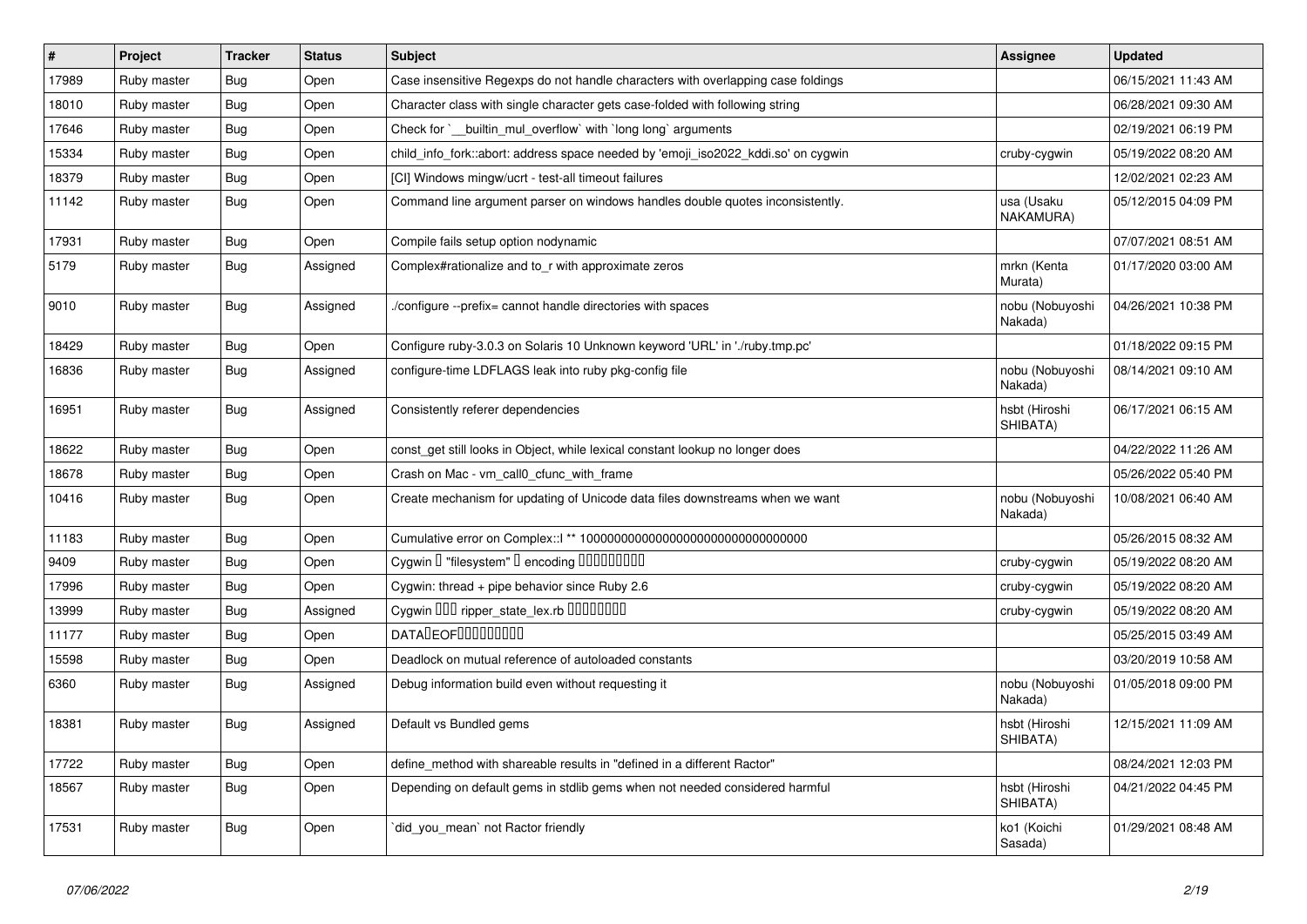| $\vert$ # | Project     | <b>Tracker</b> | <b>Status</b> | <b>Subject</b>                                                                                                      | Assignee                      | <b>Updated</b>      |
|-----------|-------------|----------------|---------------|---------------------------------------------------------------------------------------------------------------------|-------------------------------|---------------------|
| 11808     | Ruby master | Bug            | Open          | Different behavior between Enumerable#grep and Array#grep                                                           | ko1 (Koichi<br>Sasada)        | 10/26/2020 04:36 AM |
| 18887     | Ruby master | <b>Bug</b>     | Open          | documentation for protected methods                                                                                 |                               | 06/29/2022 08:08 AM |
| 17337     | Ruby master | Bug            | Open          | Don't embed Ruby build-time configuration in Ruby                                                                   |                               | 12/21/2020 04:17 PM |
| 18893     | Ruby master | Bug            | Open          | Don't redefine memcpy(3)                                                                                            | shyouhei<br>(Shyouhei Urabe)  | 07/06/2022 12:26 AM |
| 8782      | Ruby master | <b>Bug</b>     | Assigned      | Don't set rl getc function on editline                                                                              | kouji (Kouji Takao)           | 01/05/2018 09:00 PM |
| 15315     | Ruby master | Bug            | Open          | ec_switch can still lose interrupts                                                                                 | ko1 (Koichi<br>Sasada)        | 11/20/2018 09:32 AM |
| 18338     | Ruby master | Bug            | Open          | Encoding default external = $Encoding::UTF 16BE$ may add a wrongly-encoded string to<br>\$LOADED_FEATURES           |                               | 11/15/2021 07:32 AM |
| 18743     | Ruby master | Bug            | Open          | Enumerator#next / peek re-use each others stacktraces                                                               |                               | 04/19/2022 02:42 PM |
| 18614     | Ruby master | <b>Bug</b>     | Open          | Error (busy loop) in<br>TestGemCommandsSetupCommand#test_destdir_flag_does_not_try_to_write_to_the_default_gem_home | hsbt (Hiroshi<br>SHIBATA)     | 03/17/2022 01:03 AM |
| 14971     | Ruby master | Bug            | Open          | error: implicit declaration of function 'rb vm call0                                                                | nobu (Nobuyoshi<br>Nakada)    | 09/06/2018 03:53 AM |
| 18616     | Ruby master | Bug            | Open          | Error with clang(1) on MacOS due to __declspec()                                                                    |                               | 03/09/2022 10:50 AM |
| 11840     | Ruby master | <b>Bug</b>     | Open          | Error with "make check" on Cygwin                                                                                   | cruby-cygwin                  | 05/19/2022 08:20 AM |
| 16829     | Ruby master | <b>Bug</b>     | Open          | Exceptions raised from within an enumerated method lose part of their stacktrace                                    |                               | 05/20/2022 07:25 PM |
| 18061     | Ruby master | Bug            | Open          | Execshield test: libruby.so.N.N.N: FAIL: property-note test because no .note.gnu.property section found             |                               | 06/22/2022 07:58 AM |
| 17159     | Ruby master | <b>Bug</b>     | Open          | extend `define method` for Ractor                                                                                   |                               | 10/29/2020 04:06 PM |
| 18605     | Ruby master | Bug            | Open          | Fails to run on (newer) 32bit Windows with ucrt                                                                     |                               | 04/01/2022 07:52 AM |
| 17263     | Ruby master | Bug            | Open          | Fiber context switch degrades with number of fibers, limit on number of fibers                                      |                               | 01/31/2022 02:47 PM |
| 595       | Ruby master | <b>Bug</b>     | Assigned      | Fiber ignores ensure clause                                                                                         | ioquatix (Samuel<br>Williams) | 12/29/2019 10:37 AM |
| 18784     | Ruby master | Bug            | Open          | FileUtils.rm f and `FileUtils.rm rf should not mask exceptions                                                      |                               | 05/16/2022 09:04 AM |
| 13151     | Ruby master | Bug            | Open          | File writable? doesn't report correctly if a directory is writable on Windows.                                      |                               | 01/23/2017 05:46 PM |
| 18152     | Ruby master | <b>Bug</b>     | Open          | Fix theoretical bug with signals $+$ qsort                                                                          |                               | 09/08/2021 03:38 PM |
| 14607     | Ruby master | <b>Bug</b>     | Assigned      | Fix use of the rb_profile_frames start parameter                                                                    | ko1 (Koichi<br>Sasada)        | 06/09/2022 06:12 AM |
| 17516     | Ruby master | Bug            | Assigned      | forking in a ractor causes Ruby to crash                                                                            | ko1 (Koichi<br>Sasada)        | 11/30/2021 05:26 AM |
| 15423     | Ruby master | Bug            | Open          | fork leapfrog leaks memory on FreeBSD 11.2                                                                          |                               | 12/16/2018 02:28 PM |
| 18796     | Ruby master | <b>Bug</b>     | Open          | GC compaction gets stuck on Mac OS when a debugger is attached                                                      |                               | 06/08/2022 08:25 AM |
| 15097     | Ruby master | Bug            | Open          | Gem install fails on Ruby 2.5.1 with Cygwin (get_dns_server_list undefined)                                         | cruby-cygwin                  | 05/19/2022 08:20 AM |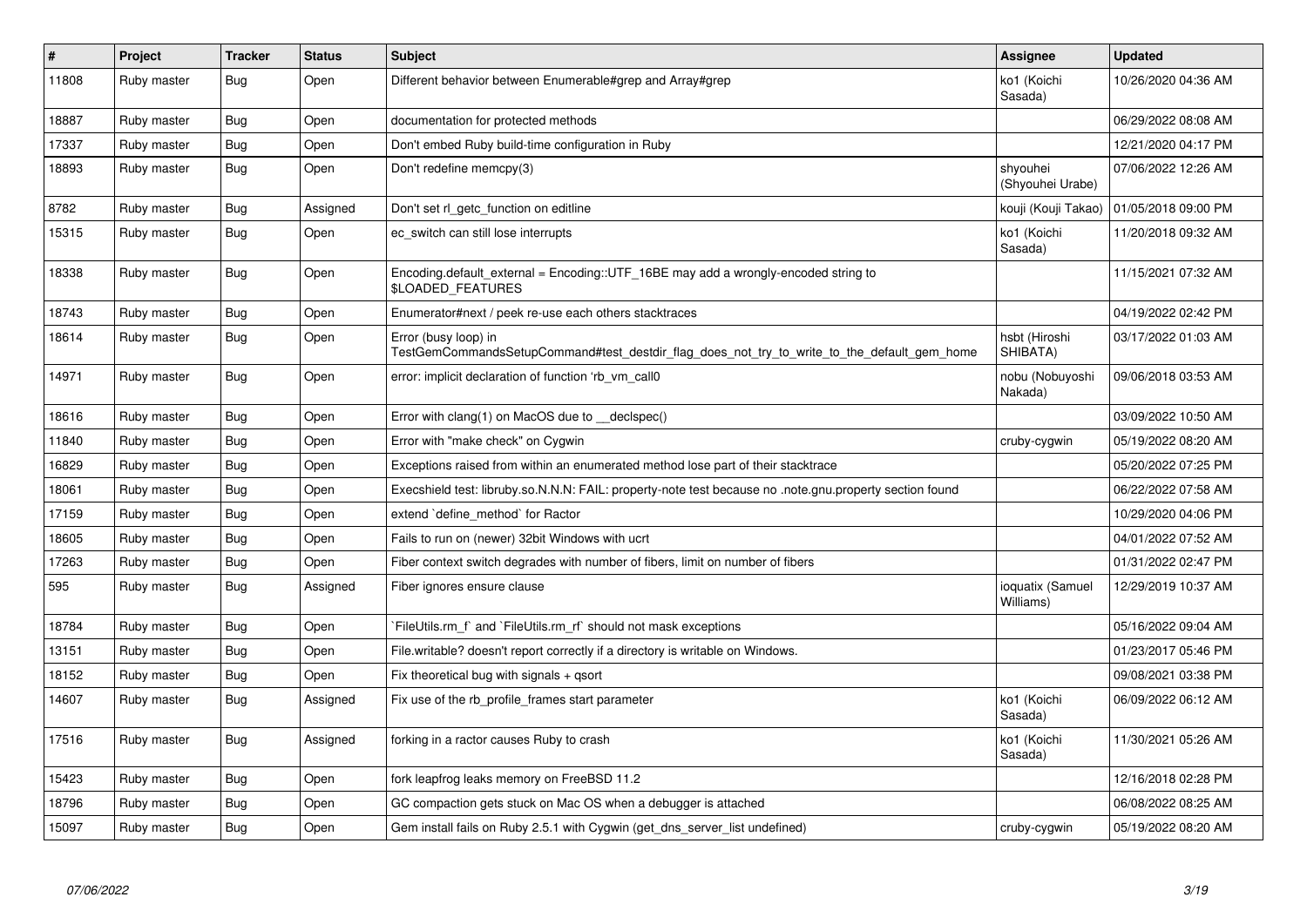| $\#$  | Project     | <b>Tracker</b> | <b>Status</b> | Subject                                                                                                            | Assignee                   | <b>Updated</b>      |
|-------|-------------|----------------|---------------|--------------------------------------------------------------------------------------------------------------------|----------------------------|---------------------|
| 10919 | Ruby master | Bug            | Assigned      | [gem install] installs multipe platforms                                                                           | hsbt (Hiroshi<br>SHIBATA)  | 07/30/2019 07:44 AM |
| 18899 | Ruby master | <b>Bug</b>     | Open          | Inconsistent argument handling in IO#set_encoding                                                                  |                            | 07/06/2022 01:53 PM |
| 18768 | Ruby master | <b>Bug</b>     | Open          | Inconsistent behavior of IO, StringIO and String each_line methods when return paragraph and chomp: true<br>passed |                            | 06/10/2022 03:46 PM |
| 18770 | Ruby master | Bug            | Open          | Inconsistent behavior of IO/StringIO's each methods when called with nil as a separator, limit and chomp:<br>true  |                            | 06/06/2022 05:38 PM |
| 17990 | Ruby master | Bug            | Open          | Inconsistent behavior of Regexp quantifiers over characters with complex case foldings                             |                            | 06/15/2021 11:59 AM |
| 18780 | Ruby master | Bug            | Open          | Incorrect binding receiver for C API rb_eval_string()                                                              |                            | 06/15/2022 12:14 AM |
| 17400 | Ruby master | <b>Bug</b>     | Open          | Incorrect character downcase for Greek Sigma                                                                       | duerst (Martin<br>Dürst)   | 12/17/2020 06:56 AM |
| 18507 | Ruby master | <b>Bug</b>     | Open          | Incorrect target_os detection in configure script                                                                  |                            | 01/25/2022 08:57 AM |
| 9944  | Ruby master | Bug            | Assigned      | in ruby for windows in "system" a redirection to append a file works incorrectly                                   | cruby-windows              | 01/05/2018 09:00 PM |
| 16842 | Ruby master | <b>Bug</b>     | Assigned      | inspect` prints the UTF-8 character U+0085 (NEXT LINE) verbatim even though it is not printable                    | duerst (Martin<br>Dürst)   | 02/26/2021 05:43 AM |
| 18601 | Ruby master | Bug            | Open          | Invalid byte sequences in Big5 encodings                                                                           | duerst (Martin<br>Dürst)   | 02/23/2022 07:59 AM |
| 18804 | Ruby master | <b>Bug</b>     | Open          | Invalid line number for putnil instruction                                                                         |                            | 05/25/2022 09:22 AM |
| 18805 | Ruby master | <b>Bug</b>     | Open          | IO::Buffer is inconsistent when returning a string from an empty buffer                                            |                            | 05/25/2022 12:45 PM |
| 18455 | Ruby master | <b>Bug</b>     | Open          | IO#close` has poor performance and difficult to understand semantics.                                              |                            | 04/04/2022 02:02 AM |
| 12280 | Ruby master | Bug            | Open          | IO.copy_stream(IO, IO) fails with "pread() not implemented"                                                        |                            | 04/28/2016 05:51 AM |
| 18255 | Ruby master | <b>Bug</b>     | Open          | ioctl zeroes the last buffer byte                                                                                  |                            | 10/25/2021 08:13 AM |
| 18767 | Ruby master | Bug            | Open          | IO.foreach hangs up when passes limit=0                                                                            |                            | 06/18/2022 02:56 AM |
| 16997 | Ruby master | Bug            | Open          | IO#gets converts some \r\n to \n with universal_newline: false                                                     |                            | 08/26/2020 05:20 PM |
| 8445  | Ruby master | <b>Bug</b>     | Assigned      | IO.open and IO#set_enconding does not support :fallback option                                                     | akr (Akira Tanaka)         | 06/14/2022 06:02 AM |
| 10009 | Ruby master | Bug            | Open          | IO operation is 10x slower in multi-thread environment                                                             | ko1 (Koichi<br>Sasada)     | 05/21/2015 07:19 AM |
| 15367 | Ruby master | <b>Bug</b>     | Open          | IO.select is not resumed when io-object gets closed                                                                |                            | 12/03/2018 10:22 AM |
| 18880 | Ruby master | Bug            | Open          | IO#sysread on Windows does not validate arguments                                                                  |                            | 06/26/2022 04:26 PM |
| 11531 | Ruby master | Bug            | Assigned      | IPAddr#== implements wrong logic                                                                                   | knu (Akinori<br>MUSHA)     | 12/29/2019 12:50 PM |
| 18738 | Ruby master | <b>Bug</b>     | Open          | IRB can't recognize heredoc after words                                                                            |                            | 04/18/2022 12:00 AM |
| 18657 | Ruby master | <b>Bug</b>     | Open          | IRB raises exception when stdout is a pipe                                                                         |                            | 06/08/2022 03:34 PM |
| 9955  | Ruby master | <b>Bug</b>     | Assigned      | issue building dll on mingw, library not found                                                                     | nobu (Nobuyoshi<br>Nakada) | 01/05/2018 09:00 PM |
| 17817 | Ruby master | Bug            | Open          | --jit outputs ./tmp/_ruby_mjit_*.h: No such file or directory on with TMP                                          |                            | 04/22/2021 11:57 AM |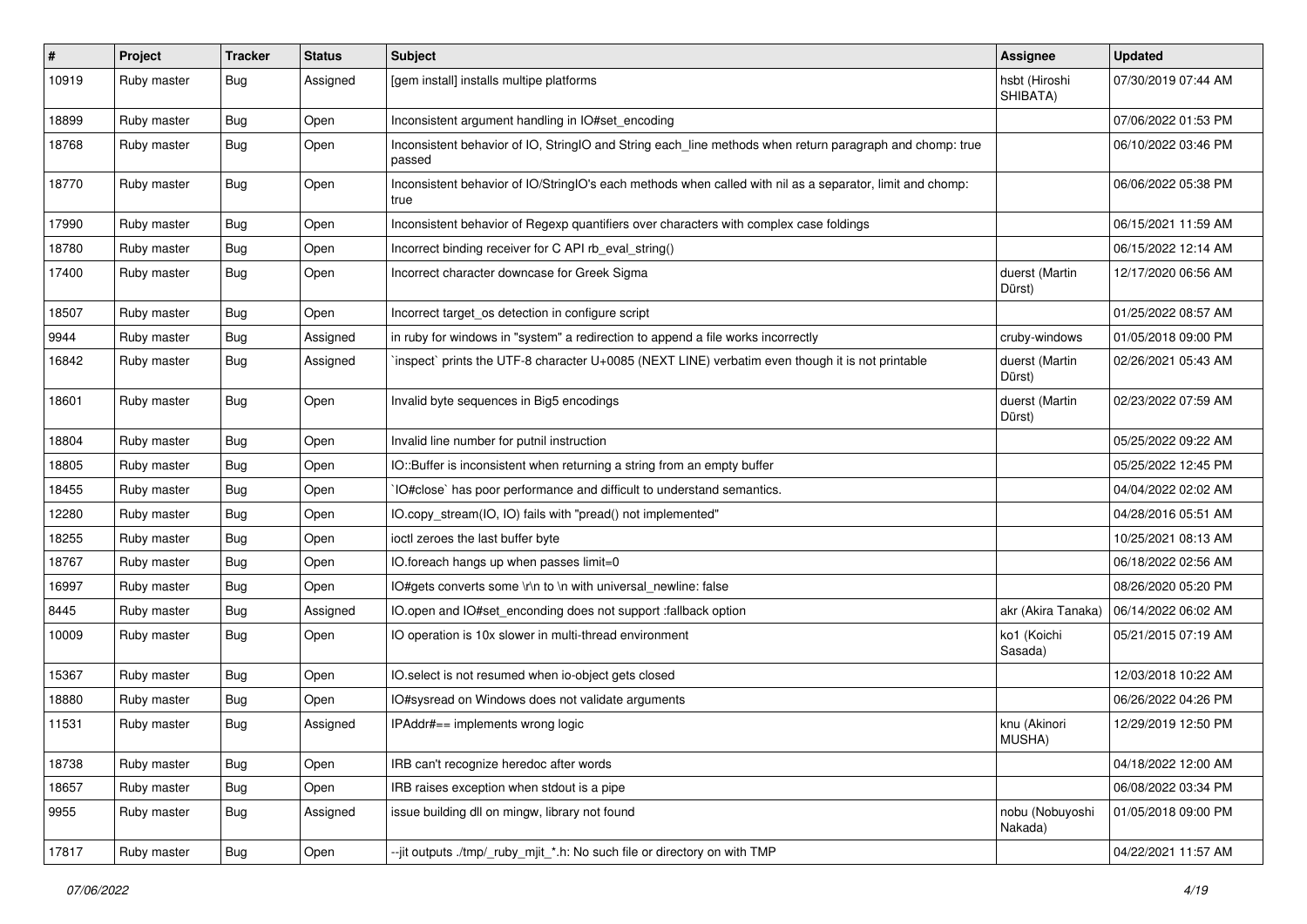| #     | Project     | <b>Tracker</b> | <b>Status</b> | Subject                                                                                                        | <b>Assignee</b>               | <b>Updated</b>      |
|-------|-------------|----------------|---------------|----------------------------------------------------------------------------------------------------------------|-------------------------------|---------------------|
| 16694 | Ruby master | Bug            | Assigned      | JIT vs hardened GCC with PCH                                                                                   | k0kubun (Takashi<br>Kokubun)  | 02/02/2021 07:38 AM |
| 9435  | Ruby master | <b>Bug</b>     | Open          | Kernel.system problem                                                                                          |                               | 12/30/2019 03:00 AM |
| 16820 | Ruby master | <b>Bug</b>     | Open          | LEGAL is out of sync                                                                                           |                               | 08/19/2020 11:08 AM |
| 16819 | Ruby master | Bug            | Assigned      | Line reporting off by one when reporting line of a hash?                                                       | ko1 (Koichi<br>Sasada)        | 06/16/2020 05:57 PM |
| 18169 | Ruby master | Bug            | Assigned      | Local copies of gemified libraries are being released out of sync with their gems                              | hsbt (Hiroshi<br>SHIBATA)     | 02/25/2022 05:40 PM |
| 9115  | Ruby master | Bug            | Assigned      | Logger traps all exceptions; breaks Timeout                                                                    | sonots (Naotoshi<br>Seo)      | 08/20/2019 12:47 PM |
| 18133 | Ruby master | <b>Bug</b>     | Assigned      | LTO: TestGCCompact#test_ast_compacts segfaults on i686                                                         |                               | 04/23/2022 04:19 PM |
| 18506 | Ruby master | Bug            | Open          | make and make install rebuild items every time unnecessarily - sometimes causing races in parallel installs    |                               | 01/21/2022 01:46 PM |
| 14543 | Ruby master | <b>Bug</b>     | Assigned      | `make commit` show error of `common-srcs`                                                                      | nobu (Nobuyoshi<br>Nakada)    | 06/02/2018 04:17 AM |
| 14826 | Ruby master | Bug            | Open          | make: *** [.ext/include/sparc-solaris2.10/rb_mjit_min_header-2.6.0.h] Error 1 on Solaris 10 with very old gcc3 |                               | 06/05/2018 02:02 PM |
| 18727 | Ruby master | Bug            | Assigned      | Make failed on x86_64-cygwin (LoadError)                                                                       | peterzhu2118<br>(Peter Zhu)   | 04/16/2022 05:15 AM |
| 9366  | Ruby master | Bug            | Assigned      | "make -j32 check TESTS=-j32" occasionally fails on rubygems/specification                                      | hsbt (Hiroshi<br>SHIBATA)     | 07/26/2018 02:13 AM |
| 18810 | Ruby master | Bug            | Open          | Make `Kernel#p` interruptable.                                                                                 | ioquatix (Samuel<br>Williams) | 05/30/2022 12:44 AM |
| 17792 | Ruby master | <b>Bug</b>     | Open          | make notes and make test fail with Ruby3.0.1p64 RaspberryPI 4B Ubuntu 20.10 ARM64                              |                               | 05/23/2021 08:23 PM |
| 18623 | Ruby master | <b>Bug</b>     | Open          | make runnable` does not work                                                                                   | nobu (Nobuyoshi<br>Nakada)    | 03/16/2022 01:28 AM |
| 18789 | Ruby master | <b>Bug</b>     | Open          | make test-bundled-gems failed after make install                                                               |                               | 05/18/2022 01:01 AM |
| 18553 | Ruby master | <b>Bug</b>     | Open          | Memory leak on compiling method call with kwargs                                                               | ko1 (Koichi<br>Sasada)        | 03/23/2022 09:34 PM |
| 17513 | Ruby master | Bug            | Open          | Methods of shareable objects and UnboundMethods should be shareable                                            | ko1 (Koichi<br>Sasada)        | 01/06/2021 08:53 PM |
| 7892  | Ruby master | Bug            | Open          | MIME encoding bug of NKF.nkf                                                                                   | naruse (Yui<br>NARUSE)        | 12/25/2017 06:15 PM |
| 14906 | Ruby master | Bug            | Open          | MinGW failure - TestlO#test_copy_stream_no_busy_wait                                                           |                               | 07/12/2018 03:52 AM |
| 14957 | Ruby master | <b>Bug</b>     | Open          | MinGW, gcc 8.2.0, bootstraptest test_thread.rb - failure ?                                                     |                               | 08/03/2018 02:46 PM |
| 13298 | Ruby master | <b>Bug</b>     | Assigned      | mingw SEGV TestEnumerable#test_callcc                                                                          | nobu (Nobuyoshi<br>Nakada)    | 06/04/2021 03:41 AM |
| 13500 | Ruby master | Bug            | Open          | MinGW TestArity#test proc err mess stops testing                                                               |                               | 04/26/2017 03:27 PM |
| 13485 | Ruby master | <b>Bug</b>     | Open          | MinGW TestEnumerable#test_callcc SEGV info                                                                     |                               | 04/19/2017 04:17 PM |
| 13542 | Ruby master | <b>Bug</b>     | Open          | MinGW trunk Builds - Summary of Issues                                                                         |                               | 05/19/2017 07:04 PM |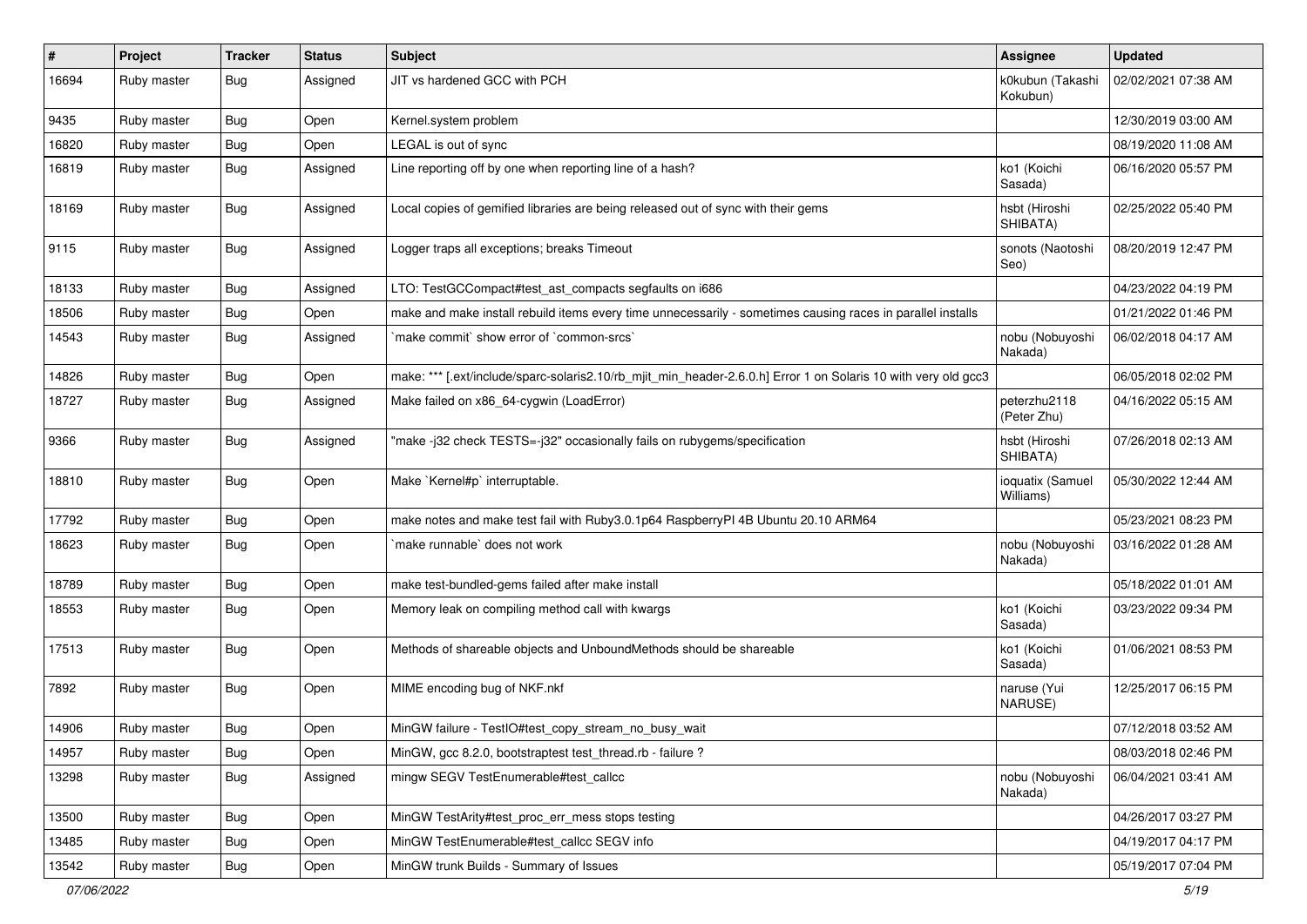| $\vert$ # | Project     | <b>Tracker</b> | <b>Status</b> | <b>Subject</b>                                                                                        | Assignee                      | <b>Updated</b>      |
|-----------|-------------|----------------|---------------|-------------------------------------------------------------------------------------------------------|-------------------------------|---------------------|
| 14480     | Ruby master | <b>Bug</b>     | Open          | miniruby crashing when compiled with -O2 or -O1 on aarch64                                            |                               | 02/23/2021 10:35 AM |
| 8299      | Ruby master | Bug            | Assigned      | Minor error in float parsing                                                                          | nobu (Nobuyoshi<br>Nakada)    | 12/30/2019 03:00 AM |
| 15599     | Ruby master | Bug            | Open          | Mixing autoload and require causes deadlock and incomplete definition.                                |                               | 02/12/2019 01:40 PM |
| 9760      | Ruby master | <b>Bug</b>     | Open          | mkmf does not allow for linking against custom libraries when a system library is present             |                               | 05/24/2016 08:11 AM |
| 17578     | Ruby master | <b>Bug</b>     | Assigned      | mkmf experimental C++ Support                                                                         | nobu (Nobuyoshi<br>Nakada)    | 01/27/2021 03:51 AM |
| 17354     | Ruby master | <b>Bug</b>     | Open          | Module#const_source_location is misleading for constants awaiting autoload                            |                               | 03/26/2021 05:56 PM |
| 17667     | Ruby master | <b>Bug</b>     | Open          | Module#name needs synchronization                                                                     | ko1 (Koichi<br>Sasada)        | 03/02/2021 07:31 AM |
| 11438     | Ruby master | <b>Bug</b>     | Open          | native_thread_init_stack() get machine.stack_start unequal to thread's stack start address, x86 win32 | cruby-windows                 | 08/13/2015 07:31 AM |
| 18658     | Ruby master | <b>Bug</b>     | Open          | Need openssl 3 support for Ubuntu 22.04 (Ruby 2.7.x and 3.0.x)                                        | rhenium (Kazuki<br>Yamaguchi) | 05/30/2022 08:06 PM |
| 18661     | Ruby master | <b>Bug</b>     | Open          | Net::HTTP behavior changed between 2.6 and 3.1 on windows.                                            |                               | 03/25/2022 01:57 PM |
| 12436     | Ruby master | <b>Bug</b>     | Assigned      | newline argument of File.open seems not respected on Windows                                          | nobu (Nobuyoshi<br>Nakada)    | 10/25/2021 09:07 AM |
| 18518     | Ruby master | <b>Bug</b>     | Open          | NoMemoryError + [FATAL] failed to allocate memory for twice 1 << large                                |                               | 01/28/2022 01:40 PM |
| 18666     | Ruby master | Bug            | Open          | No rule to make target 'yaml/yaml.h', needed by 'api.o'                                               | hsbt (Hiroshi<br>SHIBATA)     | 03/29/2022 11:17 AM |
| 18837     | Ruby master | <b>Bug</b>     | Open          | Not possible to evaluate expression with numbered parameters in it                                    |                               | 06/17/2022 12:48 PM |
| 12506     | Ruby master | Bug            | Assigned      | On cygwin, Feature #5994 does not work                                                                | cruby-cygwin                  | 05/19/2022 08:20 AM |
| 11582     | Ruby master | <b>Bug</b>     | Open          | On Solaris, Rational#** returns -Infinity for Rational(0) when passed a negative Float                |                               | 10/13/2015 03:12 AM |
| 18651     | Ruby master | <b>Bug</b>     | Open          | oob access in CP51932 -> CP50220 transcoder                                                           | akr (Akira Tanaka)            | 03/23/2022 01:17 PM |
| 12582     | Ruby master | Bug            | Assigned      | OpenSSL Authenticated Encryption should check for tag length                                          | rhenium (Kazuki<br>Yamaguchi) | 04/28/2017 01:45 PM |
| 18783     | Ruby master | <b>Bug</b>     | Open          | OptionParser should recognize "-" as an optional argument                                             |                               | 05/19/2022 12:15 AM |
| 18731     | Ruby master | <b>Bug</b>     | Open          | Parallel test-all sometimes does not run at all some tests                                            |                               | 04/23/2022 12:58 PM |
| 18878     | Ruby master | <b>Bug</b>     | Open          | parse.y: Foo::Bar {} is inconsistently rejected                                                       |                               | 06/28/2022 03:38 AM |
| 18883     | Ruby master | Bug            | Open          | parse.y: trailing comma cannot coexist with star                                                      |                               | 06/28/2022 07:25 AM |
| 15386     | Ruby master | <b>Bug</b>     | Open          | [PATCH] io.c (rb_io_check_char_readable): do not io_fflush buffered sockets                           |                               | 12/06/2018 11:38 AM |
| 15310     | Ruby master | <b>Bug</b>     | Open          | [PATCH] thread_pthread.c: close race from UBF_TIMER and non-GVL-releasing thread                      |                               | 11/20/2018 12:50 AM |
| 15263     | Ruby master | <b>Bug</b>     | Open          | [PATCH] vm_trace.c (postponed_job_register): only hit main thread                                     | ko1 (Koichi<br>Sasada)        | 10/27/2018 11:35 PM |
| 17925     | Ruby master | <b>Bug</b>     | Open          | Pattern matching syntax using semicolon one-line                                                      |                               | 06/04/2021 03:08 PM |
| 18572     | Ruby master | <b>Bug</b>     | Assigned      | Performance regression when invoking refined methods                                                  | ko1 (Koichi<br>Sasada)        | 02/10/2022 12:48 AM |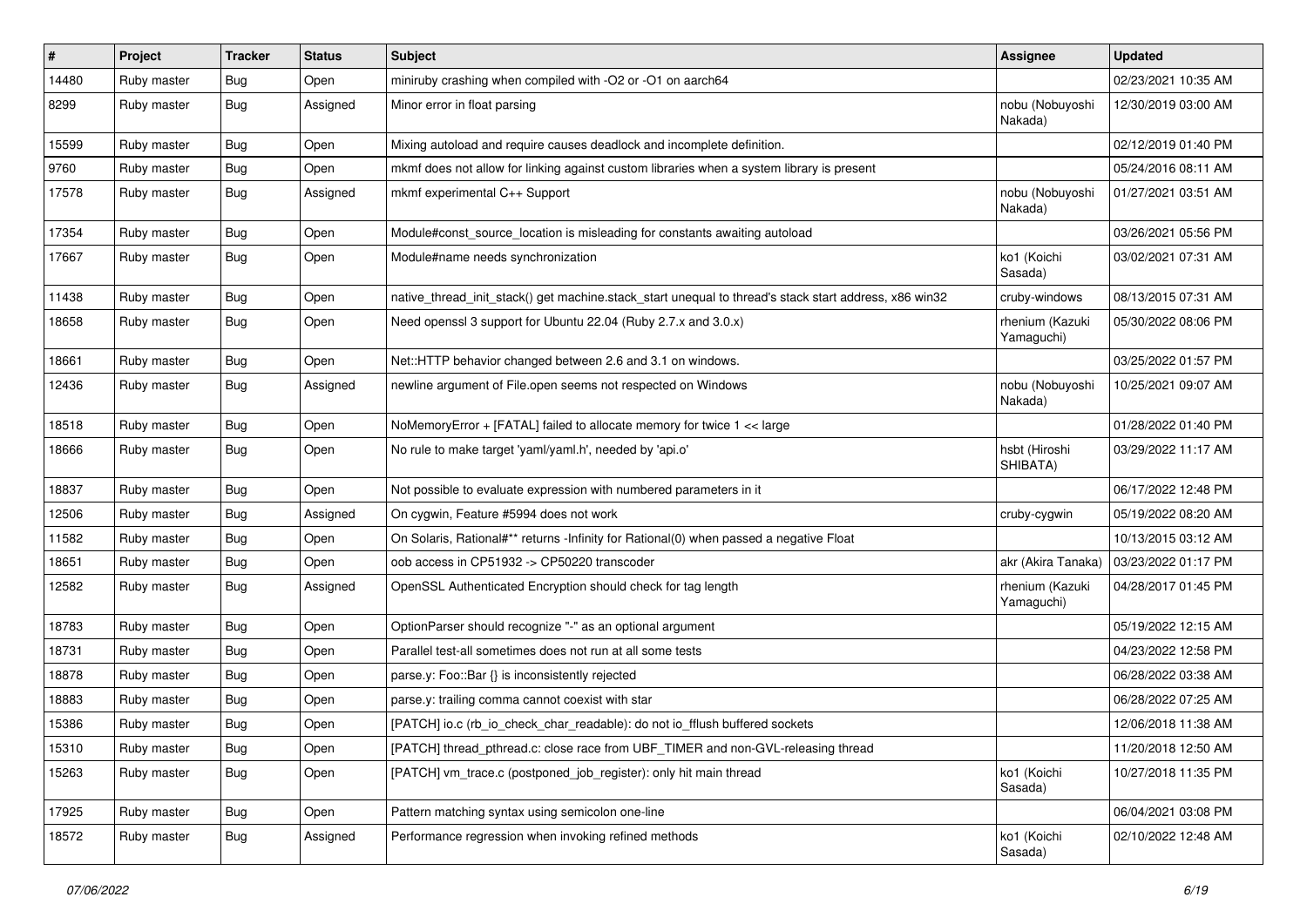| #     | Project     | <b>Tracker</b> | <b>Status</b> | <b>Subject</b>                                                                   | Assignee                      | <b>Updated</b>      |
|-------|-------------|----------------|---------------|----------------------------------------------------------------------------------|-------------------------------|---------------------|
| 7968  | Ruby master | <b>Bug</b>     | Assigned      | Poor UDPSocket#send performance in ruby 2.0.0 on windows                         | cruby-windows                 | 10/23/2017 12:23 AM |
| 18036 | Ruby master | Bug            | Open          | Pthread fibers become invalid on fork - different from normal fibers.            | ioquatix (Samuel<br>Williams) | 08/19/2021 07:05 AM |
| 17774 | Ruby master | <b>Bug</b>     | Open          | Quantified empty group causes regex to fail                                      |                               | 10/13/2021 04:43 PM |
| 17146 | Ruby master | Bug            | Open          | Queue operations are allowed after it is frozen                                  |                               | 10/20/2021 08:32 PM |
| 10128 | Ruby master | <b>Bug</b>     | Open          | Quoting problem for arguments of Kernel.system, Kernel.exec on Windows           | cruby-windows                 | 12/30/2019 03:00 AM |
| 18782 | Ruby master | <b>Bug</b>     | Open          | Race conditions in autoload when loading the same feature with multiple threads. |                               | 05/18/2022 09:22 PM |
| 17180 | Ruby master | <b>Bug</b>     | Open          | Ractor and constant referencing                                                  |                               | 09/20/2020 05:43 PM |
| 17359 | Ruby master | <b>Bug</b>     | Open          | Ractor copy mode is not Ractor-safe                                              | ko1 (Koichi<br>Sasada)        | 12/02/2020 05:42 PM |
| 17677 | Ruby master | <b>Bug</b>     | Assigned      | Ractor crashes fork when blocking                                                | ko1 (Koichi<br>Sasada)        | 03/09/2021 12:42 AM |
| 18024 | Ruby master | Bug            | Assigned      | Ractor crashes when connections are closed in multiple Ractors                   | ko1 (Koichi<br>Sasada)        | 12/14/2021 04:41 PM |
| 18119 | Ruby master | <b>Bug</b>     | Open          | Ractor crashes when instantiating classes                                        | ko1 (Koichi<br>Sasada)        | 09/14/2021 01:42 AM |
| 17679 | Ruby master | Bug            | Assigned      | Ractor incoming channel can consume unlimited resources                          | ko1 (Koichi<br>Sasada)        | 06/30/2022 10:49 AM |
| 18129 | Ruby master | Bug            | Open          | Ractor-incompatible global variables can be accessed through alias               |                               | 08/23/2021 10:08 PM |
| 17543 | Ruby master | <b>Bug</b>     | Open          | Ractor isolation broken by `self` in shareable proc                              | ko1 (Koichi<br>Sasada)        | 01/29/2021 03:06 PM |
| 17506 | Ruby master | <b>Bug</b>     | Open          | Ractor isolation broken by ThreadGroup                                           |                               | 01/03/2021 08:05 PM |
| 17998 | Ruby master | <b>Bug</b>     | Assigned      | ractor: process hanging (with ractors initialized, but not being used)           | ko1 (Koichi<br>Sasada)        | 12/02/2021 08:17 PM |
| 17624 | Ruby master | <b>Bug</b>     | Open          | Ractor.receive is not thread-safe                                                | ko1 (Koichi<br>Sasada)        | 09/14/2021 01:40 AM |
| 17678 | Ruby master | <b>Bug</b>     | Assigned      | Ractors do not restart after fork                                                | ko1 (Koichi<br>Sasada)        | 03/09/2021 12:42 AM |
| 18816 | Ruby master | <b>Bug</b>     | Open          | Ractor segfaulting MacOS 12.4 (aarch64 / M1 processor)                           |                               | 06/13/2022 01:46 PM |
| 18258 | Ruby master | <b>Bug</b>     | Open          | Ractor.shareable? can be slow and mutates internal object flags.                 | ko1 (Koichi<br>Sasada)        | 10/21/2021 08:58 AM |
| 18760 | Ruby master | Bug            | Open          | Ractors vs "skynet" microbenchmark                                               |                               | 05/02/2022 11:36 PM |
| 17826 | Ruby master | Bug            | Assigned      | Ractor#take hangs if used in multiple Threads                                    | ko1 (Koichi<br>Sasada)        | 12/15/2021 01:30 PM |
| 18580 | Ruby master | <b>Bug</b>     | Open          | Range#include? inconsistency for beginless String ranges                         |                               | 03/09/2022 10:22 PM |
| 18473 | Ruby master | <b>Bug</b>     | Open          | Raw data in Socket::Option#inspect on Amazon Linux 2                             |                               | 01/11/2022 02:13 PM |
| 18257 | Ruby master | <b>Bug</b>     | Open          | rb mRubyVMFrozenCore is broken by GC run                                         |                               | 02/10/2022 12:36 PM |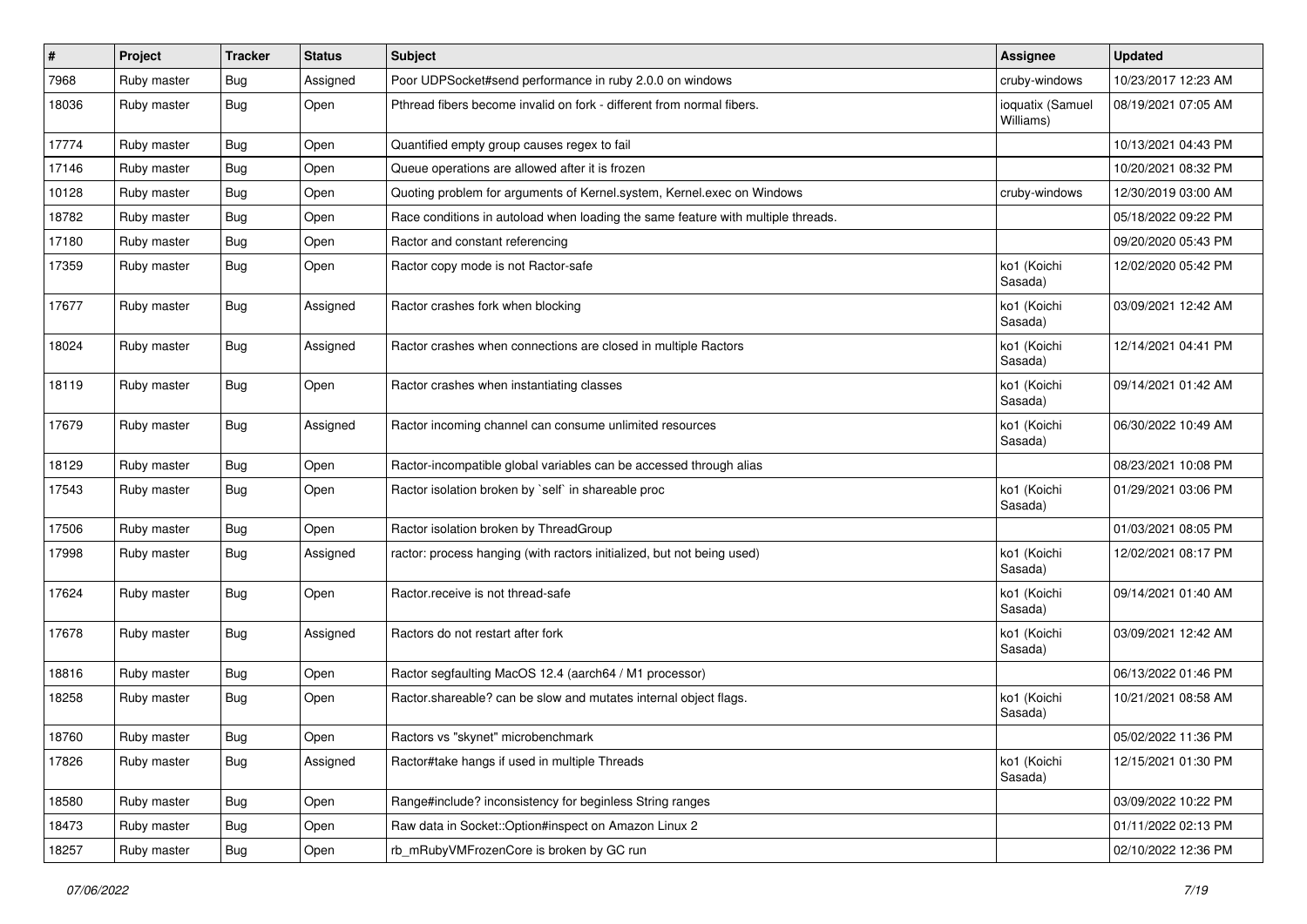| #     | Project     | <b>Tracker</b> | <b>Status</b> | Subject                                                                                                                                                             | <b>Assignee</b>                        | <b>Updated</b>      |
|-------|-------------|----------------|---------------|---------------------------------------------------------------------------------------------------------------------------------------------------------------------|----------------------------------------|---------------------|
| 18492 | Ruby master | <b>Bug</b>     | Open          | 'rb_rescue2' inside 'rb_protect' segfaults on Windows                                                                                                               |                                        | 01/14/2022 03:17 PM |
| 18472 | Ruby master | <b>Bug</b>     | Open          | rb_w32_map_errno is not found on Ruby-3.1.0                                                                                                                         |                                        | 01/13/2022 09:59 AM |
| 18456 | Ruby master | <b>Bug</b>     | Open          | rdoc non-determinism: module includes can be added once or twice to generated .ri                                                                                   |                                        | 01/01/2022 11:16 PM |
| 7859  | Ruby master | <b>Bug</b>     | Assigned      | Readline: Incorrect arrow key behavior in vi_editing_mode insert mode with Readline 6.2                                                                             | kouji (Kouji Takao)                    | 12/25/2017 06:15 PM |
| 15428 | Ruby master | <b>Bug</b>     | Open          | Refactor Proc#>> and #<<                                                                                                                                            |                                        | 08/20/2021 06:31 PM |
| 18799 | Ruby master | <b>Bug</b>     | Open          | Refinement#import methods vs attr reader                                                                                                                            |                                        | 05/25/2022 06:50 AM |
| 14083 | Ruby master | <b>Bug</b>     | Open          | Refinement in block calling incorrect method                                                                                                                        |                                        | 11/05/2017 07:36 PM |
| 11704 | Ruby master | Bug            | Assigned      | Refinements only get "used" once in loop                                                                                                                            | matz (Yukihiro<br>Matsumoto)           | 04/14/2016 02:45 AM |
| 14838 | Ruby master | <b>Bug</b>     | Open          | RegexpError with double "s" in look-behind assertion in case-insensitive unicode regexp                                                                             |                                        | 06/09/2018 04:04 PM |
| 14364 | Ruby master | <b>Bug</b>     | Open          | Regexp last match variable in procs                                                                                                                                 |                                        | 09/14/2018 05:28 AM |
| 16145 | Ruby master | <b>Bug</b>     | Open          | regexp match error if mixing /i, character classes, and utf8                                                                                                        |                                        | 09/06/2019 05:52 AM |
| 18686 | Ruby master | <b>Bug</b>     | Open          | Regexp supporting unexpected age properties in Ruby < 3.2                                                                                                           |                                        | 04/08/2022 06:52 PM |
| 18009 | Ruby master | <b>Bug</b>     | Open          | Regexps \w and \W with /i option and /u option produce inconsistent results under nested negation and<br>intersection                                               |                                        | 06/28/2021 09:09 AM |
| 8444  | Ruby master | Bug            | Open          | Regexp vars \$~ and friends are not thread local                                                                                                                    | ko1 (Koichi<br>Sasada)                 | 07/30/2019 07:38 AM |
| 13671 | Ruby master | <b>Bug</b>     | Assigned      | Regexp with lookbehind and case-insensitivity raises RegexpError only on strings with certain characters                                                            | duerst (Martin<br>Dürst)               | 11/30/2021 04:42 AM |
| 16776 | Ruby master | Bug            | Assigned      | Regression in coverage library                                                                                                                                      | ko1 (Koichi<br>Sasada)                 | 11/24/2021 07:26 AM |
| 18751 | Ruby master | <b>Bug</b>     | Open          | Regression on master for Method#== when comparing public with private method                                                                                        |                                        | 05/18/2022 01:27 AM |
| 18608 | Ruby master | <b>Bug</b>     | Open          | 'require': cannot load such file -- ripper (LoadError) after 'make distclean'                                                                                       |                                        | 05/27/2022 04:10 AM |
| 15993 | Ruby master | <b>Bug</b>     | Open          | 'require' doesn't work if there are Cyrillic chars in the path to Ruby dir                                                                                          |                                        | 07/09/2021 04:08 PM |
| 18355 | Ruby master | <b>Bug</b>     | Assigned      | require("pathname") within rack application chnages behaviors of Pathname methods, such as absolute?(),<br>when there are two versions of 'pathname' gem installed. | hsbt (Hiroshi<br>SHIBATA)              | 11/30/2021 08:01 AM |
| 13513 | Ruby master | <b>Bug</b>     | Assigned      | Resolv::DNS::Message.decode hangs after detecting truncation in UDP messages                                                                                        | akr (Akira Tanaka)                     | 03/08/2021 11:35 PM |
| 13864 | Ruby master | Bug            | Assigned      | Rinda multicast test failures due to missing default route                                                                                                          | seki (Masatoshi<br>Seki)               | 08/17/2021 07:16 AM |
| 17037 | Ruby master | Bug            | Open          | rounding of Rational#to f                                                                                                                                           |                                        | 08/26/2020 03:54 AM |
| 9507  | Ruby master | Bug            | Open          | Ruby 2.1.0 is broken on ARMv5: tried to create Proc object without a block                                                                                          | charliesome<br>(Charlie<br>Somerville) | 01/05/2018 09:00 PM |
| 14387 | Ruby master | <b>Bug</b>     | Open          | Ruby 2.5 <sup>D</sup> Alpine Linux 000000000000 SystemStackError 00000                                                                                              |                                        | 04/21/2020 03:13 PM |
| 14418 | Ruby master | <b>Bug</b>     | Open          | ruby 2.5 slow regexp execution                                                                                                                                      |                                        | 12/29/2019 10:34 AM |
| 18457 | Ruby master | <b>Bug</b>     | Open          | ruby 2.7.5 fiddle/types.rb use uint32_t but fiddle/cparser.rb lacks uint32_t                                                                                        |                                        | 01/03/2022 01:00 PM |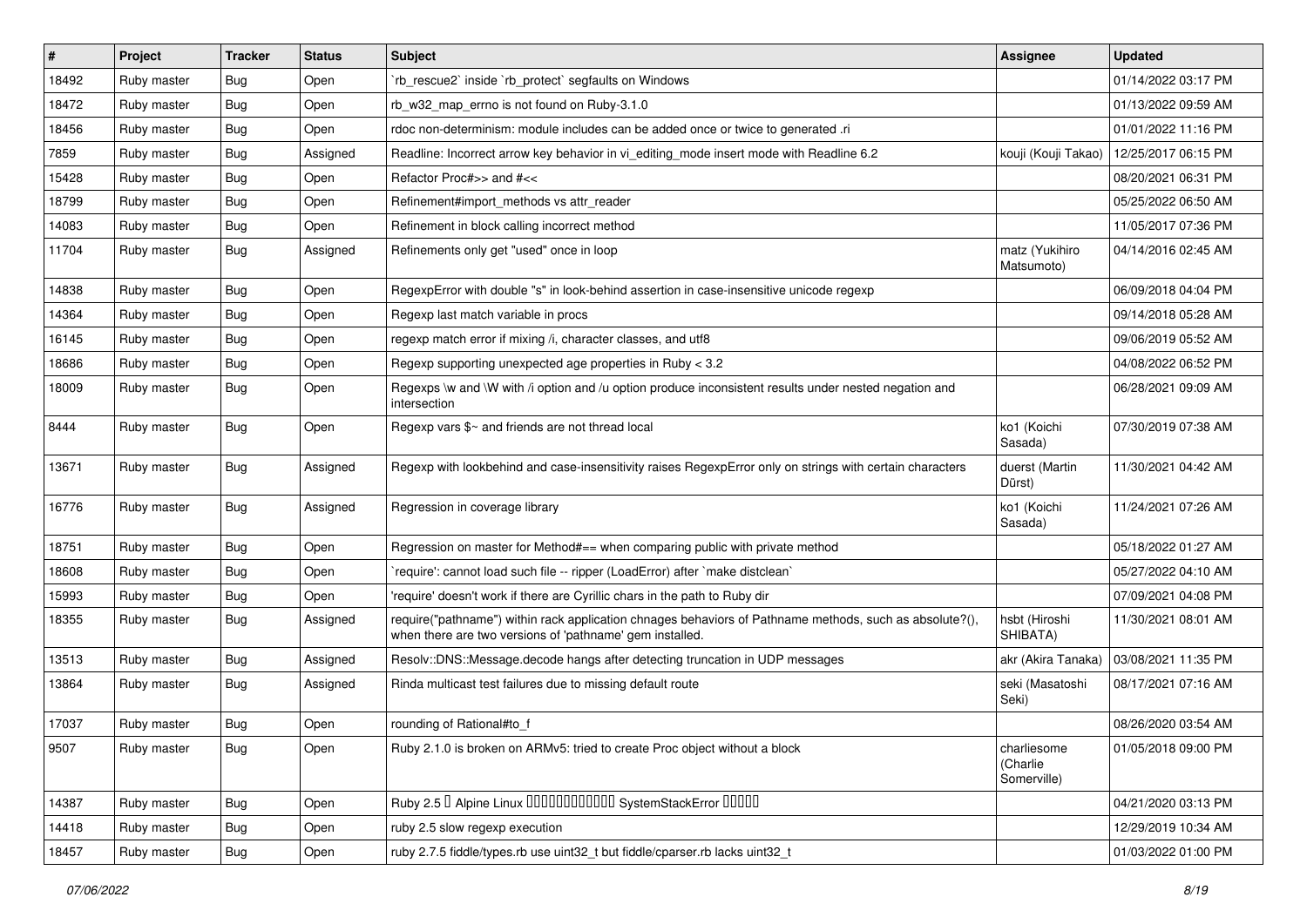| $\#$  | Project     | <b>Tracker</b> | <b>Status</b> | <b>Subject</b>                                                                               | Assignee                     | <b>Updated</b>      |
|-------|-------------|----------------|---------------|----------------------------------------------------------------------------------------------|------------------------------|---------------------|
| 17373 | Ruby master | <b>Bug</b>     | Open          | Ruby 3.0 is slower at Discourse bench than Ruby 2.7                                          |                              | 01/04/2021 06:47 AM |
| 17478 | Ruby master | <b>Bug</b>     | Assigned      | Ruby3.0 is slower than Ruby2.7.2 when parsing a large CSV file                               | kou (Kouhei<br>Sutou)        | 11/24/2021 05:12 AM |
| 18281 | Ruby master | Bug            | Open          | Ruby 3.1.0: gem uninstall -alx fails to uninstall debug                                      |                              | 06/16/2022 01:08 AM |
| 18337 | Ruby master | <b>Bug</b>     | Assigned      | Ruby allows zero-width characters in identifiers                                             | duerst (Martin<br>Dürst)     | 11/24/2021 09:13 AM |
| 10436 | Ruby master | Bug            | Open          | ruby -c and ripper inconsistency: $m(\& \text{nil}) \{\}$                                    |                              | 08/27/2019 12:08 AM |
| 14422 | Ruby master | <b>Bug</b>     | Open          | Ruby configuration options should not be reused for gem builds                               |                              | 03/05/2018 03:32 PM |
| 17142 | Ruby master | <b>Bug</b>     | Open          | Ruby fails to build in AIX                                                                   |                              | 03/20/2021 07:08 AM |
| 18758 | Ruby master | <b>Bug</b>     | Open          | Ruby fails to build on M1 Mac when x86 Homebrew is installed                                 |                              | 04/28/2022 03:19 PM |
| 18733 | Ruby master | <b>Bug</b>     | Open          | Ruby GC problems cause performance issue with Ractor                                         |                              | 04/15/2022 09:13 AM |
| 11269 | Ruby master | <b>Bug</b>     | Assigned      | ruby_init_setproctitle() should be called before require_libraries()                         | kosaki (Motohiro<br>KOSAKI)  | 06/17/2015 03:01 AM |
| 18464 | Ruby master | <b>Bug</b>     | Assigned      | RUBY INTERNAL EVENT NEWOBJ tracepoint causes an interpreter crash when combined with Ractors | ko1 (Koichi<br>Sasada)       | 06/08/2022 08:25 AM |
| 16905 | Ruby master | <b>Bug</b>     | Open          | Ruby required to build Ruby on Haiku?                                                        |                              | 05/24/2020 08:08 AM |
| 16810 | Ruby master | <b>Bug</b>     | Open          | ruby segfaults on s390x with musl libc                                                       |                              | 03/05/2021 01:38 AM |
| 18842 | Ruby master | <b>Bug</b>     | Open          | Ruby's Resolv library does not handle correctly the `NODATA` case                            |                              | 06/19/2022 05:39 PM |
| 5317  | Ruby master | <b>Bug</b>     | Assigned      |                                                                                              | nobu (Nobuyoshi<br>Nakada)   | 01/05/2018 09:00 PM |
| 18002 | Ruby master | Bug            | Open          | s390x: Tests failing without LC_ALL env                                                      | jaruga (Jun Aruga)           | 07/12/2021 04:30 PM |
| 13571 | Ruby master | <b>Bug</b>     | Open          | Script arguments, encoding, windows / MinGW                                                  |                              | 11/12/2017 10:53 PM |
| 17799 | Ruby master | <b>Bug</b>     | Open          | Seg fault in rb_class_clear_method_cache                                                     |                              | 12/09/2021 05:39 AM |
| 18413 | Ruby master | <b>Bug</b>     | Open          | Segfault in `ripper/lexer.rb`                                                                |                              | 12/17/2021 04:49 PM |
| 18412 | Ruby master | <b>Bug</b>     | Open          | Segfault in test_ractor.rb                                                                   |                              | 12/17/2021 04:23 AM |
| 18034 | Ruby master | <b>Bug</b>     | Assigned      | Segmentation fault fiddle with `--enable-bundled-libffi` and macOS                           | kou (Kouhei<br>Sutou)        | 11/30/2021 07:39 AM |
| 5334  | Ruby master | <b>Bug</b>     | Assigned      | Segmentation fault in InternetExplorer IServiceProvider interface                            | suke (Masaki<br>Suketa)      | 12/30/2019 03:00 AM |
| 12444 | Ruby master | <b>Bug</b>     | Assigned      | Segmentation fault when running TestException#test machine stackoverflow on cygwin           | cruby-cygwin                 | 05/19/2022 08:20 AM |
| 16288 | Ruby master | <b>Bug</b>     | Open          | Segmentation fault with finalizers, threads                                                  |                              | 12/19/2019 07:46 PM |
| 18142 | Ruby master | <b>Bug</b>     | Assigned      | Segmentation fault with Ruby 3.0.2                                                           | k0kubun (Takashi<br>Kokubun) | 09/02/2021 07:43 AM |
| 17196 | Ruby master | <b>Bug</b>     | Assigned      | Segmentation Fault with Socket#close in Ractors                                              | ko1 (Koichi<br>Sasada)       | 03/20/2022 01:52 PM |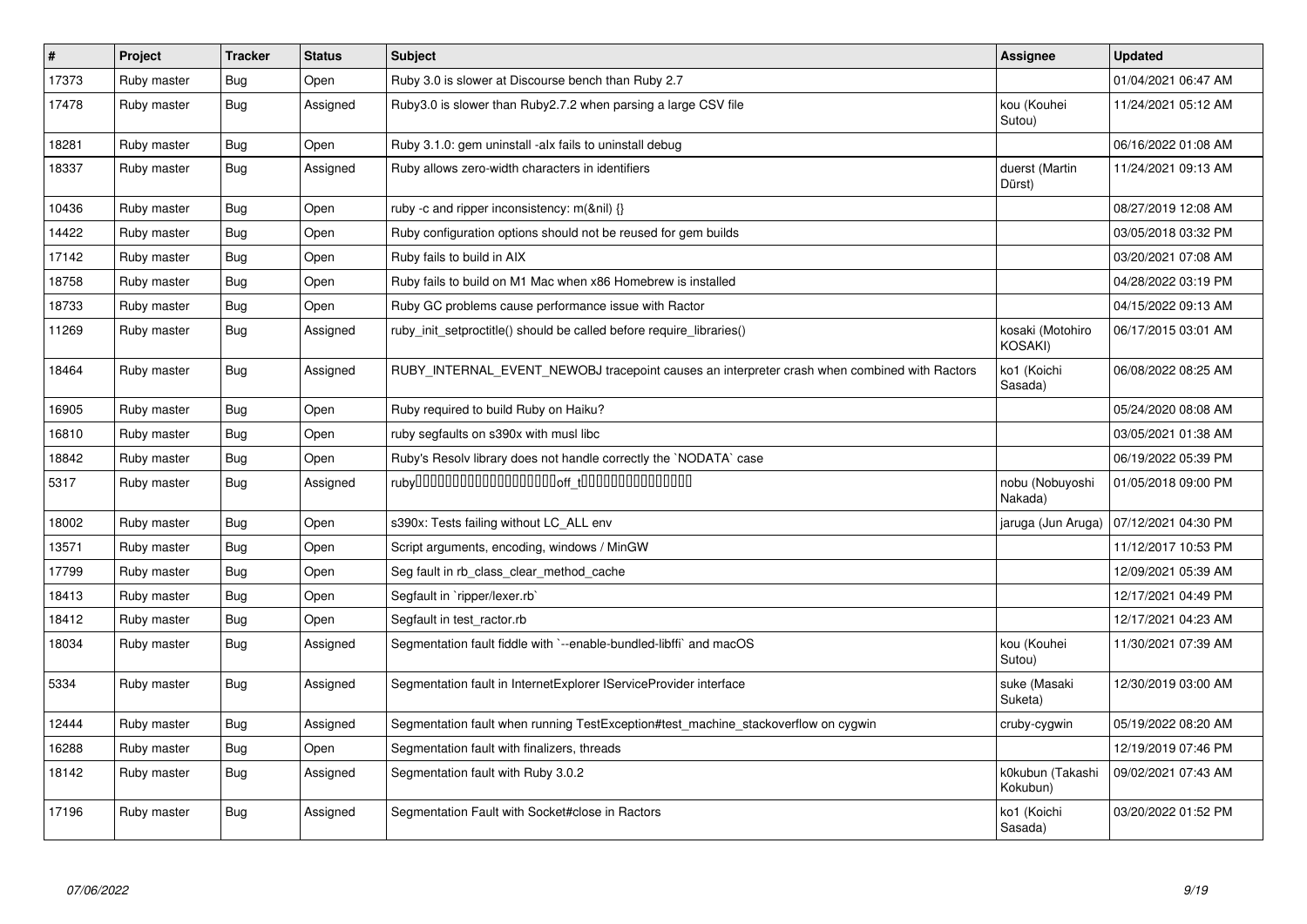| $\sharp$ | <b>Project</b> | <b>Tracker</b> | <b>Status</b> | <b>Subject</b>                                                                                                                                        | Assignee                      | <b>Updated</b>      |
|----------|----------------|----------------|---------------|-------------------------------------------------------------------------------------------------------------------------------------------------------|-------------------------------|---------------------|
| 18818    | Ruby master    | Bug            | Open          | SEGV (Fiber scheduler?)                                                                                                                               | ioquatix (Samuel<br>Williams) | 06/06/2022 06:31 PM |
| 14049    | Ruby master    | Bug            | Open          | SEGV svn 60401 require relative                                                                                                                       |                               | 10/26/2017 05:25 PM |
| 18186    | Ruby master    | Bug            | Open          | SEGV with system command - MinGW?                                                                                                                     |                               | 09/22/2021 03:20 PM |
| 18896    | Ruby master    | <b>Bug</b>     | Open          | Shellwords.escape(nil) returns "empty" string                                                                                                         |                               | 07/05/2022 07:51 PM |
| 11230    | Ruby master    | Bug            | Open          | Should rb struct s members() be public API?                                                                                                           |                               | 04/17/2021 05:06 PM |
| 11064    | Ruby master    | <b>Bug</b>     | Open          | #singleton methods for objects with special singleton class returns an empty array                                                                    |                               | 01/31/2022 05:02 AM |
| 14474    | Ruby master    | <b>Bug</b>     | Open          | skip "TestException#test_thread_signal_location" as known bug                                                                                         |                               | 12/10/2018 07:09 AM |
| 17995    | Ruby master    | Bug            | Open          | Slow down when mjit and Ractor are being used at same time                                                                                            | k0kubun (Takashi<br>Kokubun)  | 06/11/2022 04:02 AM |
| 18759    | Ruby master    | <b>Bug</b>     | Open          | snapshot-ruby_2_7: test failure on macos-12                                                                                                           |                               | 04/28/2022 12:18 AM |
| 17926    | Ruby master    | <b>Bug</b>     | Open          | spec/ruby/core/file/atime spec.rb: a random failing test on Travis ppc64le                                                                            |                               | 06/02/2021 04:35 PM |
| 16158    | Ruby master    | <b>Bug</b>     | Open          | "st" Character Sequence In Regex Look-Behind Causes Illegal Pattern Error When Combined With POSIX<br>Bracket Expressions And Case Insensitivity Flag |                               | 09/17/2019 09:37 AM |
| 14679    | Ruby master    | Bug            | Assigned      | StdLib gems should properly specify their dependencies                                                                                                | hsbt (Hiroshi<br>SHIBATA)     | 04/11/2018 01:14 PM |
| 11526    | Ruby master    | <b>Bug</b>     | Assigned      | Streaming HTTP requests are not idempotent and should not be retried                                                                                  | naruse (Yui<br>NARUSE)        | 07/01/2019 09:16 PM |
| 16497    | Ruby master    | <b>Bug</b>     | Assigned      | StringIO#internal_encoding is broken (more severely in 2.7)                                                                                           | nobu (Nobuyoshi<br>Nakada)    | 10/26/2021 04:31 PM |
| 16927    | Ruby master    | <b>Bug</b>     | Open          | String#tr won't return the expected result for some sign with diacritics                                                                              |                               | 06/01/2020 05:24 AM |
| 18886    | Ruby master    | <b>Bug</b>     | Open          | Struct aref and aset don't trigger any tracepoints.                                                                                                   | ko1 (Koichi<br>Sasada)        | 06/29/2022 06:05 AM |
| 18826    | Ruby master    | <b>Bug</b>     | Open          | Symbol#to_proc inconsistent, sometimes calls private methods                                                                                          |                               | 06/16/2022 07:27 AM |
| 18080    | Ruby master    | <b>Bug</b>     | Open          | Syntax error on one-line pattern matching                                                                                                             |                               | 08/18/2021 12:38 AM |
| 7742     | Ruby master    | Bug            | Open          | System encoding (Windows-1258) is not recognized by Ruby to convert back to UTF-8                                                                     | duerst (Martin<br>Dürst)      | 12/25/2017 06:15 PM |
| 4040     | Ruby master    | <b>Bug</b>     | Assigned      | SystemStackError with Hash[*a] for Large _a_                                                                                                          | ko1 (Koichi<br>Sasada)        | 12/25/2017 06:14 PM |
| 14681    | Ruby master    | <b>Bug</b>     | Open          | syswrite': stream closed in another thread (IOError)                                                                                                  |                               | 04/22/2018 12:12 AM |
| 17680    | Ruby master    | Bug            | Open          | tab completion no longer works on irb3.0                                                                                                              |                               | 03/13/2021 08:06 AM |
| 18380    | Ruby master    | <b>Bug</b>     | Open          | TestAddressResolve#test_socket_getnameinfo_domain_blocking test failures                                                                              |                               | 12/21/2021 04:22 PM |
| 14064    | Ruby master    | Bug            | Open          | test-all with and without -j - incorrect assertions and missing test methods                                                                          |                               | 11/03/2017 10:54 PM |
| 12442    | Ruby master    | Bug            | Assigned      | TestArgf#test textmode fails on cygwin                                                                                                                | cruby-cygwin                  | 05/19/2022 08:20 AM |
| 16492    | Ruby master    | Bug            | Open          | TestBugReporter#test_bug_reporter_add test failures                                                                                                   | jaruga (Jun Aruga)            | 08/24/2021 01:12 PM |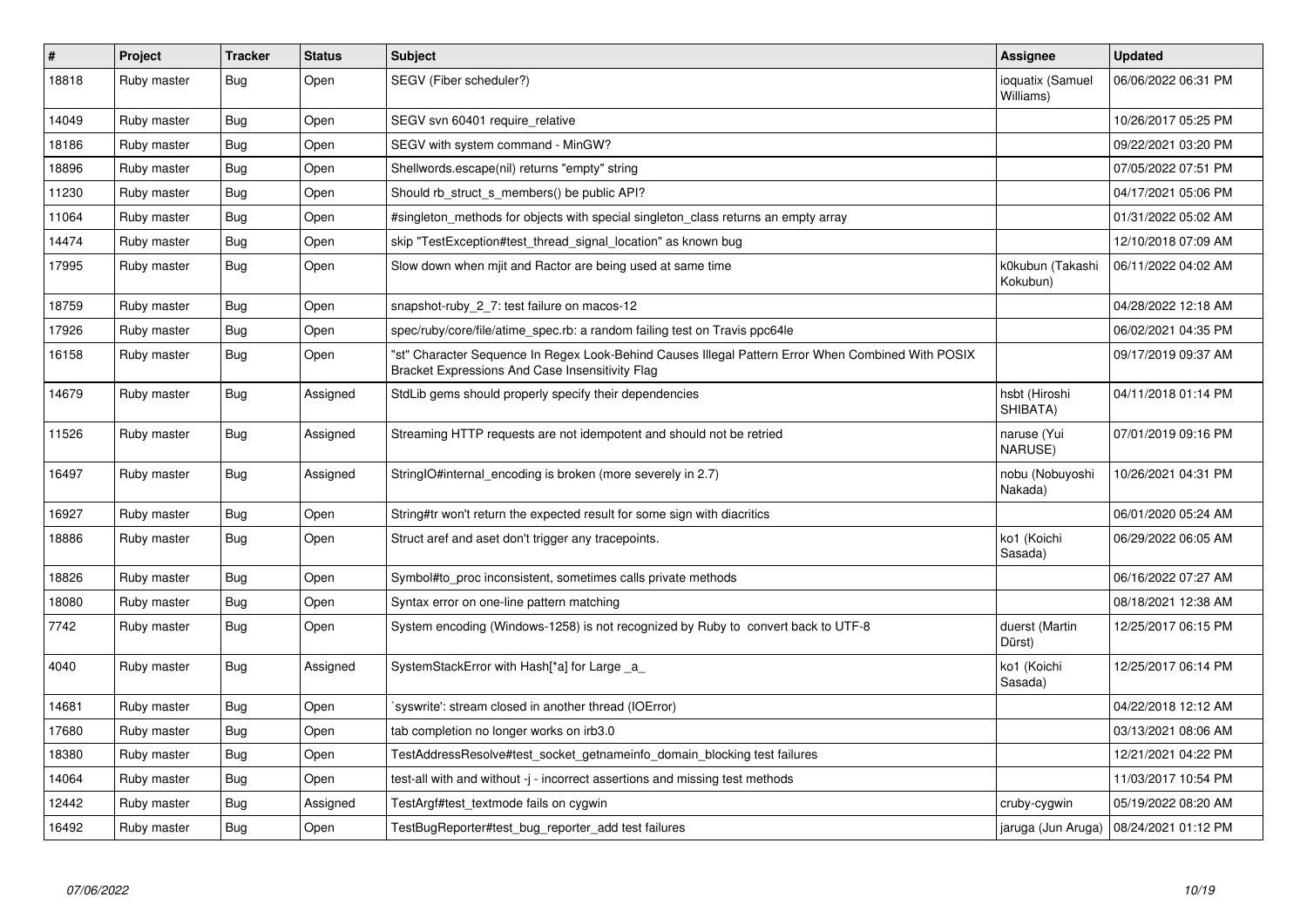| #     | Project     | <b>Tracker</b> | <b>Status</b> | Subject                                                                                                        | Assignee                     | <b>Updated</b>      |
|-------|-------------|----------------|---------------|----------------------------------------------------------------------------------------------------------------|------------------------------|---------------------|
| 12473 | Ruby master | Bug            | Assigned      | Test failure on fedora with TestTimeExtension#test_huge_precision                                              | nobu (Nobuyoshi<br>Nakada)   | 04/28/2017 01:45 PM |
| 14090 | Ruby master | Bug            | Assigned      | TestGc#test_interrupt_in_finalizer` fails very rarely                                                          | ko1 (Koichi<br>Sasada)       | 12/02/2021 07:24 PM |
| 12445 | Ruby master | Bug            | Assigned      | Testing TestlO#test_open_fifo_does_not_block_other_threads results in deadlock on cygwin                       | cruby-cygwin                 | 05/19/2022 08:20 AM |
| 17999 | Ruby master | <b>Bug</b>     | Open          | TestMethod#test zsuper intermittent timeout error on raspbian10-aarch64 CI                                     |                              | 06/18/2021 01:33 AM |
| 12500 | Ruby master | <b>Bug</b>     | Open          | TestProcess#test_aspawn_too_long_path fails on mips with "argument too big"                                    |                              | 12/29/2019 10:38 AM |
| 10580 | Ruby master | <b>Bug</b>     | Open          | TestProcess#test_deadlock_by_signal_at_forking fails on ARM                                                    | akr (Akira Tanaka)           | 12/30/2019 03:00 AM |
| 4173  | Ruby master | <b>Bug</b>     | Open          | TestProcess#test_wait_and_sigchild DDDDDDDD                                                                    |                              | 03/15/2018 08:29 AM |
| 14727 | Ruby master | Bug            | Assigned      | TestQueue#test_queue_with_trap always timeout on Windows10                                                     | ko1 (Koichi<br>Sasada)       | 05/01/2018 02:59 AM |
| 18393 | Ruby master | <b>Bug</b>     | Open          | TestReadline#test_interrupt_in_other_thread fails on armv7hl                                                   |                              | 12/07/2021 02:03 PM |
| 13269 | Ruby master | Bug            | Assigned      | test/readline/test_readline.rb and mingw                                                                       | nobu (Nobuyoshi<br>Nakada)   | 03/13/2017 08:56 AM |
| 18073 | Ruby master | Bug            | Open          | test/ruby/test_jit.rb: "error: invalid use of '__builtin_va_arg_pack ()" on Ruby 2.7.4 on gcc 4.8.5            |                              | 12/03/2021 03:04 PM |
| 16265 | Ruby master | Bug            | Open          | Test (spec) failure using current MSYS2 tools, related to -fstack-protector and possibly<br>D_FORTIFY_SOURCE=2 |                              | 12/03/2019 03:09 PM |
| 16493 | Ruby master | <b>Bug</b>     | Open          | TestThreadQueue#test_thr_kill is flaky on AArch64                                                              |                              | 01/09/2020 09:39 AM |
| 14761 | Ruby master | <b>Bug</b>     | Open          | TestThread#test_join_limits hangs up on Solaris 10 with gcc                                                    |                              | 05/16/2018 05:23 AM |
| 16920 | Ruby master | <b>Bug</b>     | Open          | TestThread#test_signal_at_join fails on aarch64                                                                |                              | 12/07/2021 02:17 PM |
| 18763 | Ruby master | <b>Bug</b>     | Open          | The configure option "--with-openssl-dir" has lower precedence than pkg-config                                 |                              | 05/11/2022 11:39 AM |
| 18797 | Ruby master | <b>Bug</b>     | Open          | Third argument to Regexp.new is a bit broken                                                                   |                              | 05/23/2022 10:11 AM |
| 15072 | Ruby master | <b>Bug</b>     | Open          | thread.c:4356:5: error: implicit declaration of function 'ubf list atfork'                                     | normalperson<br>(Eric Wong)  | 09/20/2018 03:32 AM |
| 8185  | Ruby master | Bug            | Open          | Thread/fork issue                                                                                              |                              | 12/30/2019 03:00 AM |
| 12689 | Ruby master | <b>Bug</b>     | Open          | Thread isolation of $$~$ and \$                                                                                |                              | 04/01/2021 08:51 PM |
| 15438 | Ruby master | <b>Bug</b>     | Open          | Threads can't switch faster than TIME QUANTUM (NSEC USEC MSEC)                                                 |                              | 03/25/2019 08:53 PM |
| 11174 | Ruby master | Bug            | Open          | threads memory leak                                                                                            | ko1 (Koichi<br>Sasada)       | 06/17/2019 03:17 PM |
| 18144 | Ruby master | Bug            | Open          | Timeout not working while regular expression match is running                                                  |                              | 09/02/2021 07:08 AM |
| 17289 | Ruby master | Bug            | Assigned      | Time#strftime occurs Segmentation Fault on ruby-2.7.2p137                                                      | shyouhei<br>(Shyouhei Urabe) | 11/05/2020 07:57 AM |
| 18132 | Ruby master | <b>Bug</b>     | Open          | TODO: fix ccan/list thread safety                                                                              |                              | 01/02/2022 08:22 AM |
| 18269 | Ruby master | <b>Bug</b>     | Open          | trace_opt_not and trace_opt_regexpmatch2 insns are indistinguishable                                           |                              | 11/12/2021 07:44 AM |
| 7976  | Ruby master | <b>Bug</b>     | Assigned      | TracePoint call is at call point, not call site                                                                | ko1 (Koichi<br>Sasada)       | 01/05/2018 09:00 PM |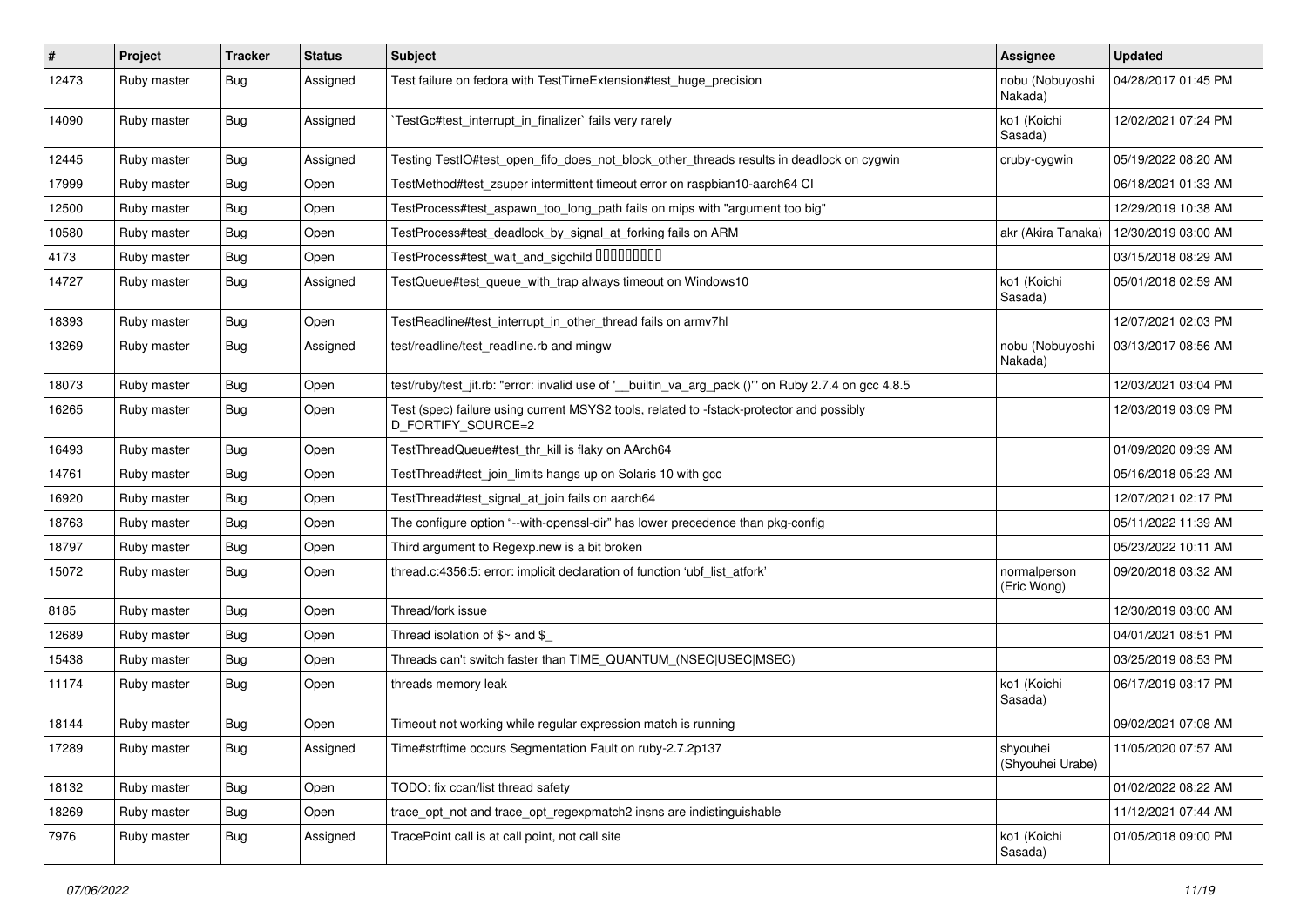| $\sharp$ | Project     | <b>Tracker</b> | <b>Status</b> | <b>Subject</b>                                                                                                                    | Assignee                     | <b>Updated</b>      |
|----------|-------------|----------------|---------------|-----------------------------------------------------------------------------------------------------------------------------------|------------------------------|---------------------|
| 6351     | Ruby master | <b>Bug</b>     | Assigned      | transcode table generator does not support multi characters of Unicode                                                            | duerst (Martin<br>Dürst)     | 12/25/2017 06:15 PM |
| 18444    | Ruby master | Bug            | Open          | Trapped TSTP causes a locking deadlock in 3.0.3 onward                                                                            |                              | 05/26/2022 10:29 PM |
| 12725    | Ruby master | <b>Bug</b>     | Assigned      | Trying to use ./miniruby before it exists                                                                                         | nobu (Nobuyoshi<br>Nakada)   | 04/28/2017 01:45 PM |
| 14582    | Ruby master | <b>Bug</b>     | Open          | Unable to use `method_entry` and `method_return` tracing probes since 2.5                                                         |                              | 06/18/2021 06:08 PM |
| 18013    | Ruby master | <b>Bug</b>     | Open          | Unexpected results when mxiing negated character classes and case-folding                                                         |                              | 06/29/2021 12:05 PM |
| 18510    | Ruby master | Bug            | Open          | Unexpected waiting for console when starting ruby on windows                                                                      |                              | 01/23/2022 02:53 PM |
| 18286    | Ruby master | <b>Bug</b>     | Open          | Universal arm64/x86_84 binary built on an x86_64 machine segfaults/is killed on arm64                                             |                              | 05/26/2022 09:45 PM |
| 17420    | Ruby master | <b>Bug</b>     | Open          | Unsafe mutation of \$" when doing non-RubyGems require in Ractor                                                                  | ko1 (Koichi<br>Sasada)       | 01/07/2021 01:23 PM |
| 12852    | Ruby master | <b>Bug</b>     | Open          | URI.parse can't handle non-ascii URIs                                                                                             | akira (akira<br>yamada)      | 12/12/2016 06:39 PM |
| 18740    | Ruby master | <b>Bug</b>     | Open          | Use of rightward assignment changes line number needed for line-targeted TracePoint                                               |                              | 04/27/2022 09:56 AM |
| 18795    | Ruby master | <b>Bug</b>     | Open          | Verbose GC debug output with -DRGENGC_DEBUG=5 causes a crash                                                                      |                              | 06/08/2022 08:24 AM |
| 7840     | Ruby master | <b>Bug</b>     | Open          | -Wdeclaration-after-statement is valid for C/ObjC but not for C++                                                                 | nobu (Nobuyoshi<br>Nakada)   | 06/02/2020 04:41 PM |
| 16959    | Ruby master | <b>Bug</b>     | Open          | Weakmap has specs and third-party usage despite being a private API                                                               |                              | 06/13/2020 08:54 PM |
| 18247    | Ruby master | <b>Bug</b>     | Open          | weird results for `Array#slice` or `Array#[]` with argument of type `Enumerator::ArithmeticSequence`                              |                              | 03/30/2022 11:05 PM |
| 17617    | Ruby master | <b>Bug</b>     | Open          | When a Ractor's incoming port is closed, Ractor.receive_if does not raise Ractor::ClosedError, but instead<br>blocks indefinitely | ko1 (Koichi<br>Sasada)       | 09/14/2021 01:40 AM |
| 15764    | Ruby master | <b>Bug</b>     | Open          | Whitespace and control characters should not be permitted in tokens                                                               | matz (Yukihiro<br>Matsumoto) | 04/22/2019 07:48 AM |
| 14640    | Ruby master | <b>Bug</b>     | Open          | [win32] File.realpath treats a relative path with a drive letter as an absolute path.                                             | cruby-windows                | 12/10/2018 07:09 AM |
| 12040    | Ruby master | <b>Bug</b>     | Assigned      | [Win32] File.stat fails on a mounted volume                                                                                       | cruby-windows                | 02/01/2016 08:13 AM |
| 15550    | Ruby master | Bug            | Assigned      | Windows - gem bin files - can't run from bash shell                                                                               | hsbt (Hiroshi<br>SHIBATA)    | 03/20/2019 01:05 AM |
| 18794    | Ruby master | <b>Bug</b>     | Open          | Windows - intermittent SEGV TestObjSpace#test_reachable_objects_during_iteration                                                  |                              | 06/30/2022 11:13 PM |
| 18359    | Ruby master | Bug            | Open          | [Windows MinGW] warning Please include winsock2.h before windows.h                                                                |                              | 11/23/2021 05:07 PM |
| 18737    | Ruby master | <b>Bug</b>     | Open          | Windows 'require' is case independent                                                                                             |                              | 04/22/2022 06:18 PM |
| 13644    | Ruby master | Bug            | Open          | Windows - Setting Time.now                                                                                                        |                              | 06/11/2017 03:43 AM |
| 15247    | Ruby master | <b>Bug</b>     | Open          | Windows - TEMP folder, non 8.3 & drive, fails & errors in test-all (ruby & rdoc)                                                  |                              | 10/23/2018 05:02 PM |
| 7964     | Ruby master | <b>Bug</b>     | Assigned      | Writing an ASCII-8BIT String to a StringIO created from a UTF-8 String                                                            | nobu (Nobuyoshi<br>Nakada)   | 01/05/2018 09:00 PM |
| 18454    | Ruby master | Bug            | Open          | YJIT slowing down key Discourse benchmarks                                                                                        |                              | 01/04/2022 08:45 AM |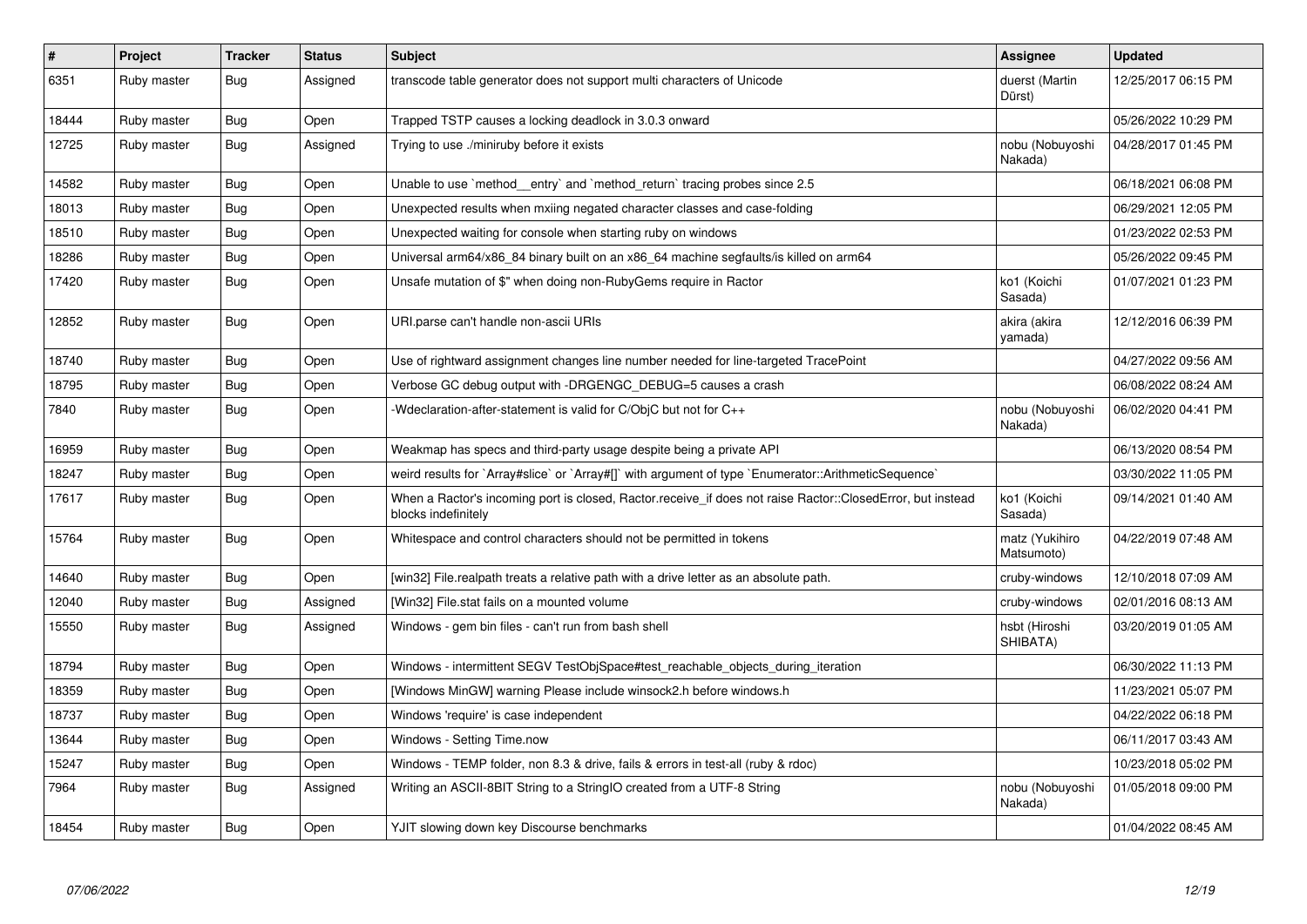| $\vert$ # | Project     | <b>Tracker</b> | <b>Status</b> | <b>Subject</b>                                                                                                                              | Assignee                               | <b>Updated</b>      |
|-----------|-------------|----------------|---------------|---------------------------------------------------------------------------------------------------------------------------------------------|----------------------------------------|---------------------|
| 15166     | Ruby master | Feature        | Assigned      | 2.5 times faster implementation than current gcd implmentation                                                                              | watson1978<br>(Shizuo Fujita)          | 04/26/2019 09:12 PM |
| 18332     | Ruby master | Feature        | Open          | a ? b                                                                                                                                       |                                        | 12/29/2021 04:38 AM |
| 12272     | Ruby master | Feature        | Open          | Accepting HTML entity name in string literal                                                                                                |                                        | 04/13/2016 05:16 AM |
| 12247     | Ruby master | Feature        | Open          | accept multiple arguments at Array#delete                                                                                                   |                                        | 04/04/2016 10:16 PM |
| 9347      | Ruby master | Feature        | Open          | Accept non callable argument to detect                                                                                                      | marcandre<br>(Marc-Andre<br>Lafortune) | 01/05/2018 09:00 PM |
| 16381     | Ruby master | Feature        | Open          | Accept resolv timeout in Net::HTTP                                                                                                          |                                        | 11/29/2019 04:38 PM |
| 9992      | Ruby master | Feature        | Open          | Access Modifiers (Internal Interfaces)                                                                                                      |                                        | 12/18/2017 03:04 PM |
| 12867     | Ruby master | Feature        | Open          | Add ability to check validity of a URL                                                                                                      |                                        | 12/23/2021 11:43 PM |
| 18812     | Ruby master | Feature        | Open          | Add ability to trace exit locations for YJIT                                                                                                |                                        | 06/01/2022 02:42 PM |
| 17834     | Ruby master | Feature        | Open          | Add a Bytes and BytesArray class that implement memoryview                                                                                  |                                        | 05/06/2021 02:22 PM |
| 18168     | Ruby master | Feature        | Open          | Add ActiveSupport deep_transform_values to Ruby                                                                                             |                                        | 09/15/2021 05:29 AM |
| 8042      | Ruby master | Feature        | Assigned      | Add Addrinfo#socket to create a socket that is not connected or bound                                                                       | matz (Yukihiro<br>Matsumoto)           | 12/25/2017 06:15 PM |
| 17155     | Ruby master | Feature        | Open          | Add a Diggable mixin                                                                                                                        |                                        | 09/05/2020 02:08 PM |
| 14758     | Ruby master | Feature        | Open          | Add a first-class support for isolated bounded packages / modules / contexts                                                                |                                        | 05/18/2018 09:13 AM |
| 17942     | Ruby master | Feature        | Open          | Add a `initialize(public @a, private @b)` shortcut syntax for defining public/private accessors for instance<br>vars as part of constructor |                                        | 12/13/2021 12:43 AM |
| 9185      | Ruby master | Feature        | Open          | Add alias class method or class alias functionality                                                                                         |                                        | 01/05/2018 09:00 PM |
| 15541     | Ruby master | Feature        | Open          | Add alias symbolize keys for symbolize names kwarg for JSON parse                                                                           |                                        | 01/15/2020 07:00 PM |
| 11181     | Ruby master | Feature        | Open          | Add a line directive to Ruby                                                                                                                | matz (Yukihiro<br>Matsumoto)           | 01/26/2016 02:04 AM |
| 7704      | Ruby master | Feature        | Open          | Add a list of enabled (experimental) language features.                                                                                     | matz (Yukihiro<br>Matsumoto)           | 12/25/2017 06:15 PM |
| 15446     | Ruby master | Feature        | Open          | Add a method `String#each match` to the Ruby core                                                                                           |                                        | 02/06/2019 08:00 AM |
| 13395     | Ruby master | Feature        | Open          | Add a method to check for not nil                                                                                                           |                                        | 09/30/2017 12:53 PM |
| 6682      | Ruby master | Feature        | Assigned      | Add a method to return an instance attached by a singleton class                                                                            | shyouhei<br>(Shyouhei Urabe)           | 12/25/2017 06:15 PM |
| 16761     | Ruby master | Feature        | Open          | Add an API to move the entire heap, as to make testing GC.compact compatibility easier                                                      |                                        | 05/07/2020 04:03 PM |
| 16665     | Ruby master | Feature        | Open          | Add an Array#except index method                                                                                                            |                                        | 03/15/2020 03:37 PM |
| 18762     | Ruby master | Feature        | Open          | Add an Array#undigits that compliments Integer#digits                                                                                       |                                        | 05/03/2022 08:08 PM |
| 18897     | Ruby master | Feature        | Open          | Add a new instruction for sending messages to ephemeral stack arrays                                                                        |                                        | 07/05/2022 10:11 PM |
| 13820     | Ruby master | Feature        | Open          | Add a nil coalescing operator                                                                                                               |                                        | 03/16/2021 03:34 PM |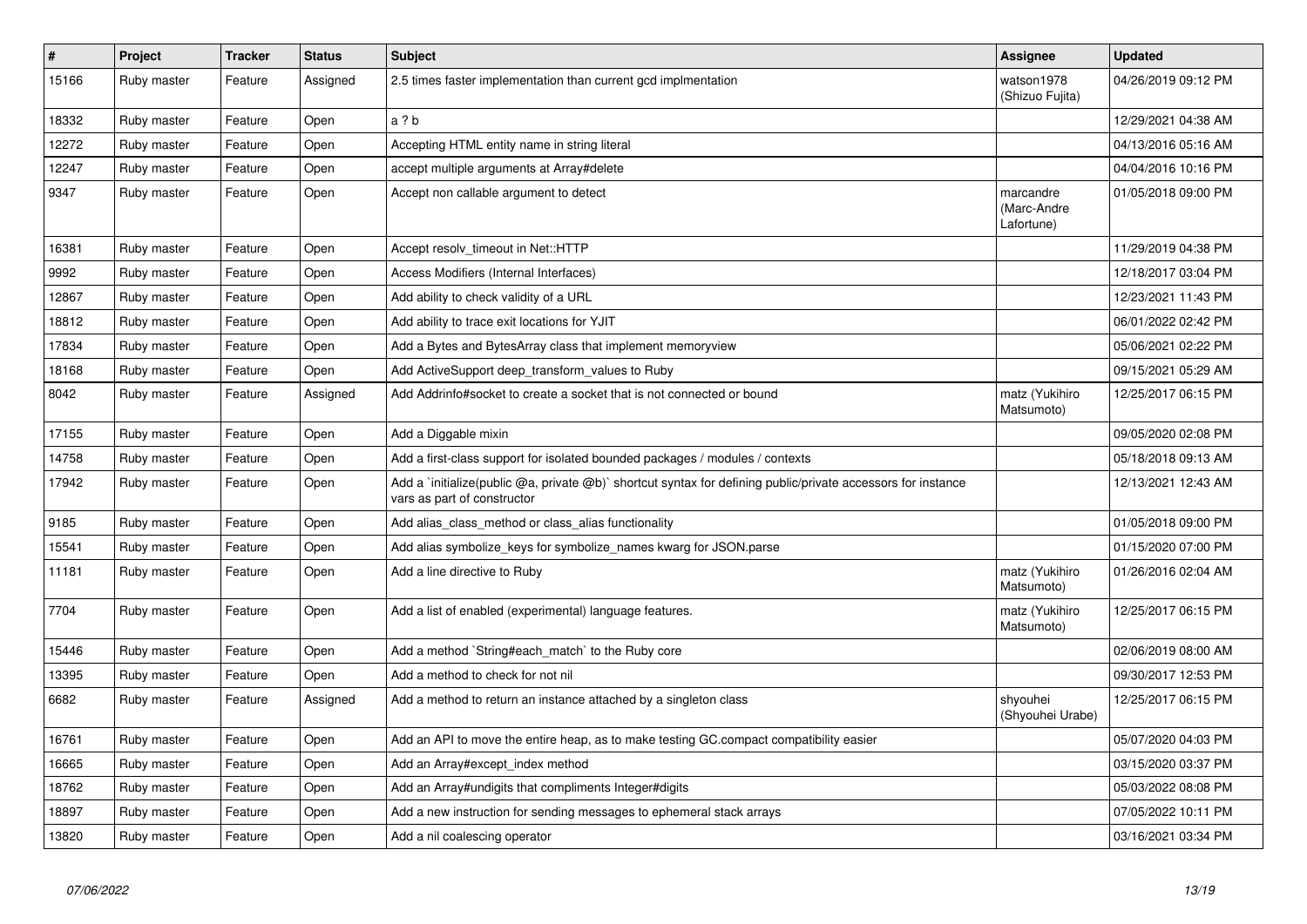| $\sharp$ | Project     | <b>Tracker</b> | <b>Status</b> | Subject                                                                              | Assignee                     | <b>Updated</b>      |
|----------|-------------|----------------|---------------|--------------------------------------------------------------------------------------|------------------------------|---------------------|
| 6973     | Ruby master | Feature        | Assigned      | Add an #integral? method to Numeric to test for whole-number values                  | mrkn (Kenta<br>Murata)       | 12/25/2017 06:15 PM |
| 16946    | Ruby master | Feature        | Open          | Add an `intersperse` method                                                          |                              | 06/11/2020 01:47 AM |
| 18275    | Ruby master | Feature        | Open          | Add an option to define_method to not capture the surrounding environment            | ko1 (Koichi<br>Sasada)       | 12/03/2021 02:34 PM |
| 6309     | Ruby master | Feature        | Assigned      | Add a reference queue for weak references                                            | matz (Yukihiro<br>Matsumoto) | 08/23/2020 09:07 PM |
| 16913    | Ruby master | Feature        | Open          | Add `ARGF#each_io`                                                                   |                              | 05/25/2020 11:33 PM |
| 8626     | Ruby master | Feature        | Open          | Add a Set coercion method to the standard lib: Set (possible set)                    |                              | 12/23/2021 11:43 PM |
| 16012    | Ruby master | Feature        | Assigned      | Add a (small) test-install suite?                                                    | hsbt (Hiroshi<br>SHIBATA)    | 07/30/2019 08:13 AM |
| 18004    | Ruby master | Feature        | Open          | Add Async to the stdlib                                                              |                              | 07/05/2022 05:09 PM |
| 16244    | Ruby master | Feature        | Open          | Add a Time#before? and Time#after? method                                            |                              | 12/15/2019 12:59 AM |
| 18228    | Ruby master | Feature        | Open          | Add a 'timeout' option to 'IO.copy_stream'                                           |                              | 10/01/2021 05:10 AM |
| 18594    | Ruby master | Feature        | Open          | Add a #to_h method on URI::Generic                                                   |                              | 03/31/2022 01:18 PM |
| 12455    | Ruby master | Feature        | Open          | Add a way for class String to determine whether it has only numbers / digits or not  |                              | 07/20/2016 03:13 AM |
| 16018    | Ruby master | Feature        | Open          | Add a way to deprecate methods                                                       |                              | 09/02/2019 06:24 AM |
| 15222    | Ruby master | Feature        | Open          | Add a way to distinguish between Struct classes with and without keyword initializer |                              | 10/11/2018 01:16 PM |
| 12244    | Ruby master | Feature        | Open          | Add a way to 'integer - integer % num'                                               | matz (Yukihiro<br>Matsumoto) | 05/17/2016 06:05 AM |
| 16150    | Ruby master | Feature        | Open          | Add a way to request a frozen string from to_s                                       |                              | 06/03/2022 04:42 PM |
| 11148    | Ruby master | Feature        | Open          | Add a way to require files, but not raise an exception when the file isn't found     |                              | 05/13/2015 05:57 PM |
| 18593    | Ruby master | Feature        | Open          | Add back URI.escape                                                                  |                              | 02/18/2022 07:45 PM |
| 12802    | Ruby master | Feature        | Open          | Add BLAKE2 support to Digest                                                         |                              | 09/02/2019 05:58 AM |
| 14066    | Ruby master | Feature        | Assigned      | Add CAA DNS RR on Resolv                                                             | akr (Akira Tanaka)           | 11/10/2017 06:50 AM |
| 16282    | Ruby master | Feature        | Open          | Add "call data" wrapper IMEMO object so inline cache can be updated                  |                              | 10/29/2019 12:13 AM |
| 11373    | Ruby master | Feature        | Open          | Add command line option to query valid values for --dump                             |                              | 07/27/2021 11:09 AM |
| 13263    | Ruby master | Feature        | Open          | Add companion integer nth-root method to recent Integer#isqrt                        |                              | 04/05/2017 12:49 AM |
| 15393    | Ruby master | Feature        | Open          | Add compilation flags to freeze Array and Hash literals                              |                              | 01/15/2019 12:15 AM |
| 17496    | Ruby master | Feature        | Open          | Add constant Math::TAU                                                               |                              | 01/13/2021 05:47 AM |
| 18146    | Ruby master | Feature        | Open          | Add 'delete prefix' and 'delete suffix' to 'Pathname'                                |                              | 09/03/2021 04:59 AM |
| 14618    | Ruby master | Feature        | Open          | Add display width method to String for CLI                                           |                              | 03/21/2018 04:00 AM |
| 16937    | Ruby master | Feature        | Assigned      | Add DNS over HTTP to Resolv                                                          | akr (Akira Tanaka)           | 12/10/2020 09:15 AM |
| 15590    | Ruby master | Feature        | Open          | Add dups to Array to find duplicates                                                 |                              | 02/08/2019 10:00 AM |
| 11577    | Ruby master | Feature        | Open          | Add encodeURIComponent compatible API for URI                                        |                              | 10/09/2015 01:40 PM |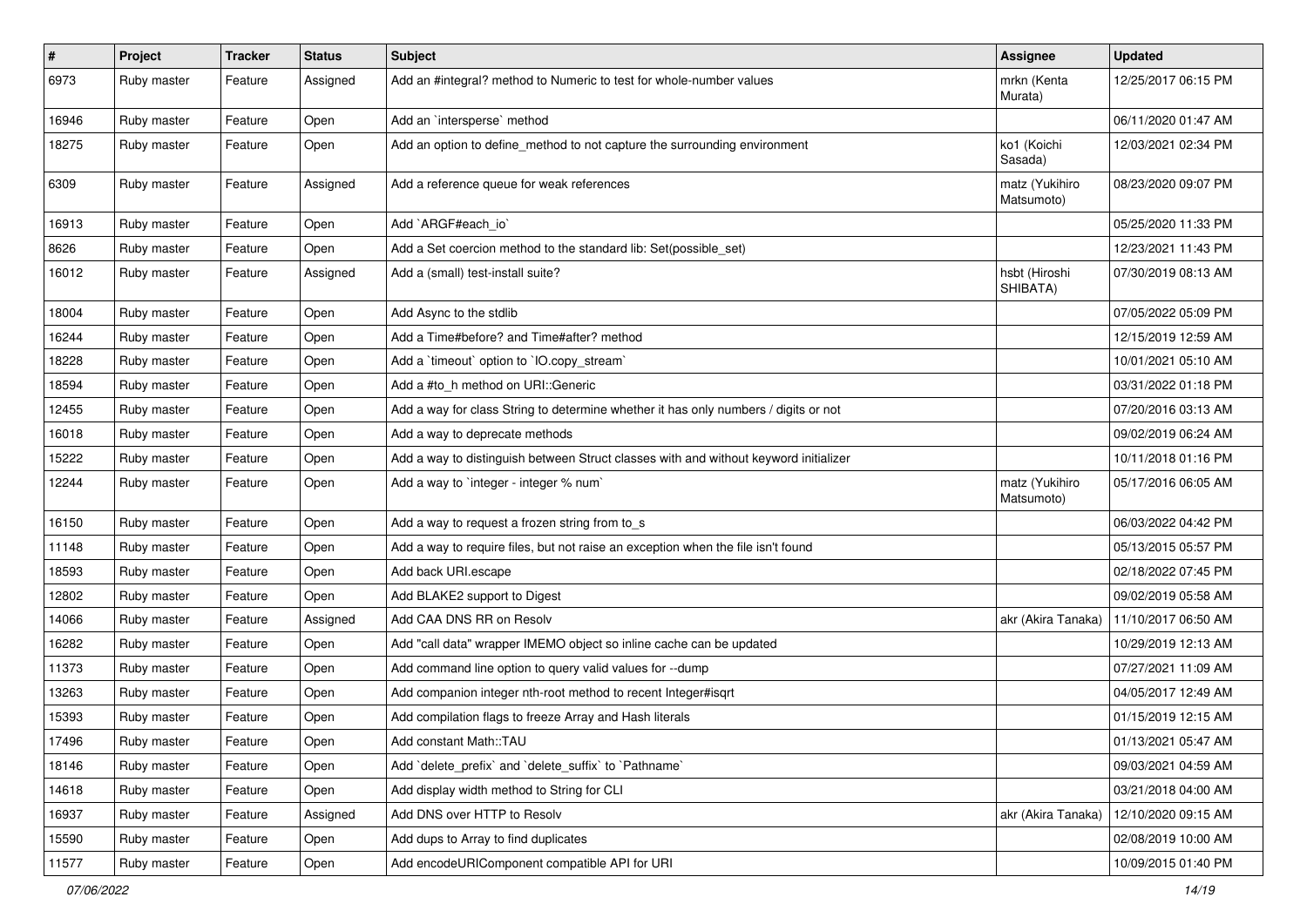| $\vert$ # | Project     | <b>Tracker</b> | <b>Status</b> | Subject                                                                                    | <b>Assignee</b>                      | <b>Updated</b>      |
|-----------|-------------|----------------|---------------|--------------------------------------------------------------------------------------------|--------------------------------------|---------------------|
| 14077     | Ruby master | Feature        | Open          | Add Encoding::FILESYSTEM and Encoding::LOCALE constants                                    |                                      | 11/03/2017 09:31 PM |
| 5970      | Ruby master | Feature        | Assigned      | Add Enumerable#join with same semantics as Array#join                                      | matz (Yukihiro<br>Matsumoto)         | 12/25/2017 06:15 PM |
| 14399     | Ruby master | Feature        | Open          | Add Enumerable#product                                                                     |                                      | 08/11/2019 09:34 PM |
| 14593     | Ruby master | Feature        | Open          | Add `Enumerator#concat`                                                                    |                                      | 03/08/2018 09:15 PM |
| 16833     | Ruby master | Feature        | Open          | Add Enumerator#empty?                                                                      |                                      | 05/06/2020 07:55 PM |
| 18438     | Ruby master | Feature        | Open          | Add `Exception#additional_message` to show additional error information                    |                                      | 02/07/2022 02:55 AM |
| 8960      | Ruby master | Feature        | Assigned      | Add Exception#backtrace_locations                                                          | ko1 (Koichi<br>Sasada)               | 11/25/2016 02:15 PM |
| 18564     | Ruby master | Feature        | Open          | Add Exception#detailed_message                                                             | mame (Yusuke<br>Endoh)               | 02/01/2022 08:06 PM |
| 13696     | Ruby master | Feature        | Open          | Add exchange and noreplace options to File.rename                                          | Glass_saga<br>(Masaki<br>Matsushita) | 12/01/2017 04:34 PM |
| 14092     | Ruby master | Feature        | Open          | Add extension key argument to Tempfile                                                     |                                      | 11/08/2017 06:47 PM |
| 13893     | Ruby master | Feature        | Open          | Add Fiber#[] and Fiber#[]= and restore Thread#[] and Thread#[]= to their original behavior |                                      | 08/14/2020 01:48 AM |
| 11583     | Ruby master | Feature        | Open          | Add File#unlink                                                                            |                                      | 10/12/2015 05:40 AM |
| 17165     | Ruby master | Feature        | Open          | Add 'filter' and 'flatten' keywords to 'Enumerable#map'                                    |                                      | 09/13/2020 09:41 AM |
| 16929     | Ruby master | Feature        | Open          | Add GC.start(compact: true)                                                                |                                      | 06/01/2020 03:42 PM |
| 13924     | Ruby master | Feature        | Open          | Add headings/hints to RubyVM::InstructionSequence#disasm                                   |                                      | 09/20/2017 01:40 PM |
| 9556      | Ruby master | Feature        | Open          | Add HTTP#get block functionality to HTTP.get                                               |                                      | 02/23/2014 05:53 AM |
| 10481     | Ruby master | Feature        | Assigned      | Add "if" and "unless" clauses to rescue statements                                         | matz (Yukihiro<br>Matsumoto)         | 01/18/2015 02:46 PM |
| 7362      | Ruby master | Feature        | Assigned      | Adding Pathname#start_with?                                                                | akr (Akira Tanaka)                   | 12/25/2017 06:15 PM |
| 14476     | Ruby master | Feature        | Assigned      | Adding same all? for checking whether all items in an Array are same                       | mrkn (Kenta<br>Murata)               | 08/28/2020 01:10 PM |
| 14404     | Ruby master | Feature        | Open          | Adding writev support to IO#write_nonblock                                                 |                                      | 01/29/2018 12:29 AM |
| 10489     | Ruby master | Feature        | Open          | Add inherit method for clearer and multiple inheritance                                    | matz (Yukihiro<br>Matsumoto)         | 12/10/2020 08:53 AM |
| 18835     | Ruby master | Feature        | Open          | Add InstructionSequence#type method                                                        |                                      | 06/16/2022 10:30 PM |
| 17830     | Ruby master | Feature        | Open          | Add Integer#previous and Integer#prev                                                      | matz (Yukihiro<br>Matsumoto)         | 04/27/2021 11:35 PM |
| 16245     | Ruby master | Feature        | Open          | Add interfaces to count and measure size all IMEMO objects                                 |                                      | 10/17/2019 09:16 PM |
| 16757     | Ruby master | Feature        | Open          | Add intersection to Range                                                                  |                                      | 01/22/2022 07:26 AM |
| 17833     | Ruby master | Feature        | Open          | add IO.readinto(b) where b is a bytes like object that is you can get a memoryview from    |                                      | 06/30/2021 02:36 PM |
| 17326     | Ruby master | Feature        | Open          | Add Kernel#must! to the standard library                                                   |                                      | 06/22/2022 04:10 PM |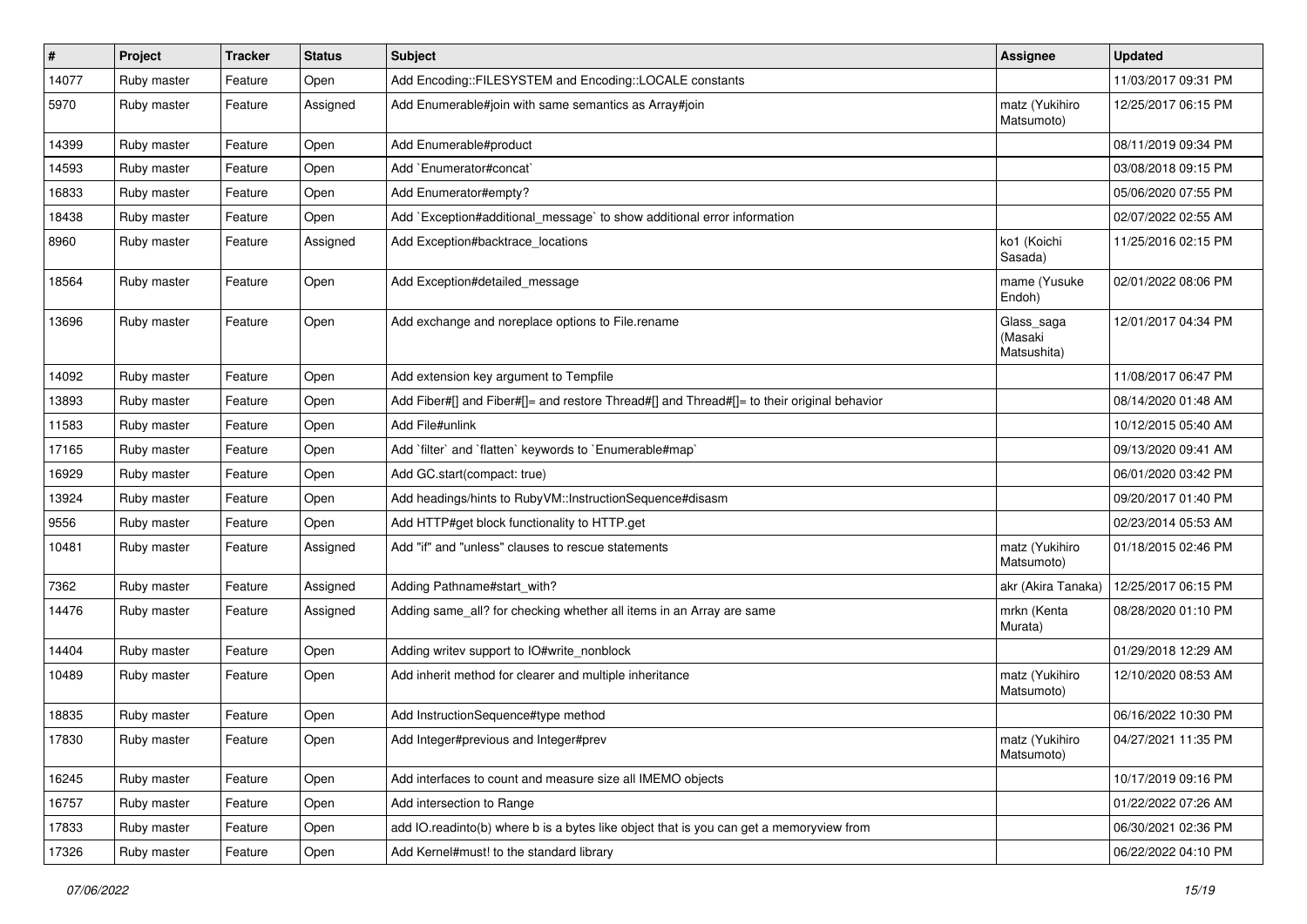| $\vert$ # | Project     | <b>Tracker</b> | <b>Status</b> | <b>Subject</b>                                                                                                                         | <b>Assignee</b>                        | <b>Updated</b>      |
|-----------|-------------|----------------|---------------|----------------------------------------------------------------------------------------------------------------------------------------|----------------------------------------|---------------------|
| 11597     | Ruby master | Feature        | Open          | Add Linux-specific setfsuid(2)/setfsgid(2)                                                                                             |                                        | 10/15/2015 10:08 PM |
| 16231     | Ruby master | Feature        | Open          | Add #location to Net::HTTPResponse                                                                                                     |                                        | 10/06/2019 11:14 PM |
| 14122     | Ruby master | Feature        | Open          | Add LogicError                                                                                                                         |                                        | 06/17/2019 11:47 PM |
| 18179     | Ruby master | Feature        | Open          | Add Math methods to Numeric                                                                                                            |                                        | 03/24/2022 02:54 PM |
| 16899     | Ruby master | Feature        | Open          | Add method `Array#both_end`                                                                                                            |                                        | 05/18/2020 01:44 AM |
| 7876      | Ruby master | Feature        | Open          | Add method for accessing Class from within Singleton Class                                                                             | matz (Yukihiro<br>Matsumoto)           | 12/25/2017 06:15 PM |
| 4818      | Ruby master | Feature        | Assigned      | Add method marshalable?                                                                                                                | matz (Yukihiro<br>Matsumoto)           | 12/25/2017 06:15 PM |
| 8994      | Ruby master | Feature        | Open          | add methods for Float to get if an NaN is quiet or not, also add class methods for Float to "generate" an quiet<br>NaN and an loud NaN |                                        | 10/21/2019 10:38 PM |
| 15571     | Ruby master | Feature        | Open          | Add methods: iroot, root, and roots                                                                                                    |                                        | 01/30/2019 06:17 PM |
| 14771     | Ruby master | Feature        | Open          | Add method to create DNS resource from data string                                                                                     |                                        | 05/17/2018 10:43 PM |
| 9779      | Ruby master | Feature        | Open          | Add Module#descendents                                                                                                                 |                                        | 01/05/2018 09:00 PM |
| 17753     | Ruby master | Feature        | Open          | Add Module#namespace                                                                                                                   |                                        | 07/04/2022 01:42 AM |
| 8275      | Ruby master | Feature        | Open          | Add Module#public_const_get                                                                                                            |                                        | 12/23/2021 11:43 PM |
| 18418     | Ruby master | Feature        | Open          | Add Net::HTTP#security_level=                                                                                                          |                                        | 12/19/2021 11:58 AM |
| 18675     | Ruby master | Feature        | Open          | Add new exception class for resolv timeouts                                                                                            |                                        | 04/01/2022 11:22 PM |
| 17406     | Ruby master | Feature        | Open          | Add `NoMatchingPatternError#depth`                                                                                                     |                                        | 12/19/2020 03:18 PM |
| 18809     | Ruby master | Feature        | Open          | Add Numeric#ceildiv                                                                                                                    |                                        | 06/21/2022 06:21 PM |
| 9585      | Ruby master | Feature        | Open          | Add Object#in? to make ruby easier to read                                                                                             |                                        | 03/15/2014 04:49 PM |
| 8751      | Ruby master | Feature        | Open          | Add offsets to method#source_location                                                                                                  |                                        | 12/23/2021 11:43 PM |
| 8576      | Ruby master | Feature        | Assigned      | Add optimized method type for constant value methods                                                                                   | ko1 (Koichi<br>Sasada)                 | 12/25/2017 06:15 PM |
| 6842      | Ruby master | Feature        | Assigned      | Add Optional Arguments to String#strip                                                                                                 | matz (Yukihiro<br>Matsumoto)           | 08/24/2016 05:50 AM |
| 7654      | Ruby master | Feature        | Open          | Add optional code block to IO::readlines                                                                                               | matz (Yukihiro<br>Matsumoto)           | 12/25/2017 06:15 PM |
| 15815     | Ruby master | Feature        | Open          | Add option to raise NoMethodError for OpenStruct                                                                                       | marcandre<br>(Marc-Andre<br>Lafortune) | 09/28/2020 02:11 AM |
| 5461      | Ruby master | Feature        | Assigned      | Add pipelining to Net::HTTP                                                                                                            | naruse (Yui<br>NARUSE)                 | 12/25/2017 06:15 PM |
| 13765     | Ruby master | Feature        | Open          | Add Proc#bind                                                                                                                          |                                        | 07/26/2017 01:31 PM |
| 18774     | Ruby master | Feature        | Open          | Add Queue#pop(timeout:)                                                                                                                |                                        | 05/20/2022 12:27 AM |
| 13933     | Ruby master | Feature        | Open          | Add Range#empty?                                                                                                                       |                                        | 10/25/2017 09:19 AM |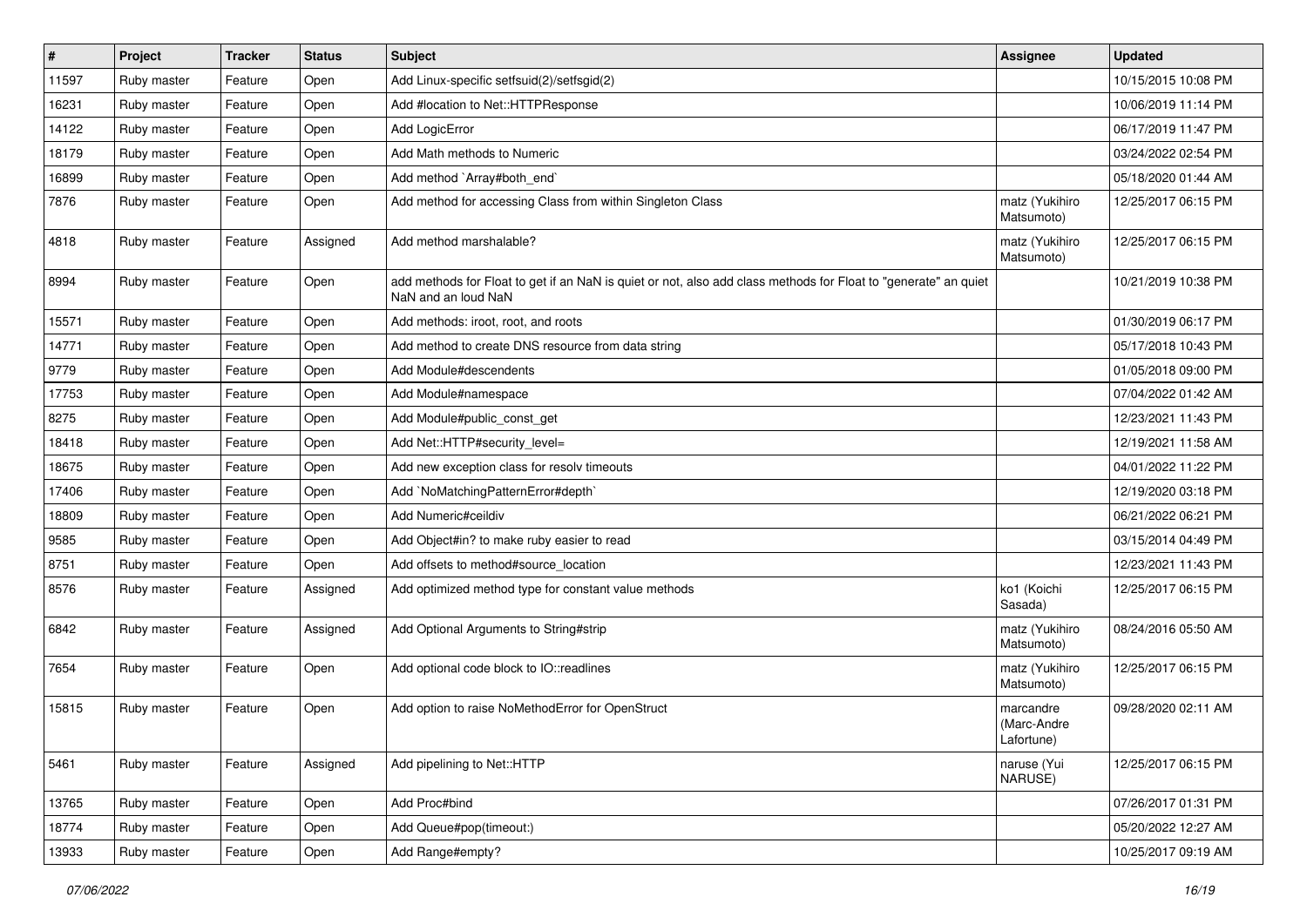| $\vert$ # | Project     | <b>Tracker</b> | <b>Status</b> | Subject                                                   | <b>Assignee</b>              | <b>Updated</b>      |
|-----------|-------------|----------------|---------------|-----------------------------------------------------------|------------------------------|---------------------|
| 11917     | Ruby master | Feature        | Open          | Add Range#length as an alias for size                     |                              | 01/30/2016 07:01 AM |
| 14777     | Ruby master | Feature        | Open          | Add Range#offset?                                         |                              | 05/19/2018 03:50 PM |
| 18515     | Ruby master | Feature        | Open          | Add Range#reverse_each implementation for performance     |                              | 01/31/2022 02:23 AM |
| 7883      | Ruby master | Feature        | Open          | Add Regex#to_proc                                         | matz (Yukihiro<br>Matsumoto) | 12/25/2017 06:15 PM |
| 15217     | Ruby master | Feature        | Open          | Add Resolv.current_resolver                               |                              | 10/08/2018 11:18 PM |
| 11312     | Ruby master | Feature        | Open          | Add Resolv::DNS::Resource::IN::SPF                        | akr (Akira Tanaka)           | 07/01/2015 03:26 AM |
| 17134     | Ruby master | Feature        | Open          | Add resolv_timeout to TCPSocket                           |                              | 12/10/2020 09:09 AM |
| 13639     | Ruby master | Feature        | Open          | Add "RTMIN" and "RTMAX" to Signal.list                    |                              | 08/31/2017 09:06 AM |
| 14833     | Ruby master | Feature        | Open          | Add RubyVM::AST::Node#pretty_print                        |                              | 06/07/2018 02:56 PM |
| 17375     | Ruby master | Feature        | Open          | Add scheduler callbacks for transferring fibers           |                              | 12/07/2020 11:31 PM |
| 17208     | Ruby master | Feature        | Open          | Add `Set#compact` and `Set#compact!` methods              |                              | 11/05/2020 10:44 AM |
| 17325     | Ruby master | Feature        | Open          | Adds Fiber#cancel, which forces a Fiber to break/return   |                              | 11/19/2020 12:34 AM |
| 14114     | Ruby master | Feature        | Open          | Add #step for Array, Enumerable, Enumerator               |                              | 06/24/2019 05:00 PM |
| 14033     | Ruby master | Feature        | Open          | Add String#append                                         |                              | 08/08/2018 03:01 AM |
| 14919     | Ruby master | Feature        | Open          | Add String#byteinsert                                     |                              | 07/18/2018 01:29 PM |
| 13626     | Ruby master | Feature        | Open          | Add String#byteslice!                                     |                              | 07/03/2018 11:07 PM |
| 9043      | Ruby master | Feature        | Open          | Add String#f method as shortcut for #freeze               | matz (Yukihiro<br>Matsumoto) | 01/05/2018 09:00 PM |
| 10574     | Ruby master | Feature        | Open          | Add String#Ichomp and String.Ichomp!                      | matz (Yukihiro<br>Matsumoto) | 12/15/2014 04:34 PM |
| 10869     | Ruby master | Feature        | Open          | Add support for option to pre-compile Ruby files          |                              | 02/23/2015 11:08 AM |
| 15560     | Ruby master | Feature        | Open          | Add support for read/write offsets.                       |                              | 01/26/2019 11:03 AM |
| 12115     | Ruby master | Feature        | Open          | Add Symbol#call to allow to_proc shorthand with arguments |                              | 11/16/2018 09:49 AM |
| 5478      | Ruby master | Feature        | Open          | Add syntax to import Set into core                        |                              | 09/02/2020 12:24 PM |
| 5945      | Ruby master | Feature        | Assigned      | Add the ability to mark a at_exit as process-local.       | matz (Yukihiro<br>Matsumoto) | 10/10/2018 08:29 AM |
| 16425     | Ruby master | Feature        | Open          | Add Thread#dig                                            |                              | 12/17/2019 12:15 AM |
| 8640      | Ruby master | Feature        | Open          | Add Time#elapsed to return nanoseconds since creation     |                              | 12/23/2021 11:43 PM |
| 10829     | Ruby master | Feature        | Open          | Add to_proc method to the Array class                     |                              | 12/23/2021 11:43 PM |
| 16137     | Ruby master | Feature        | Open          | Add === to UnboundMethod                                  |                              | 09/07/2019 11:05 AM |
| 8967      | Ruby master | Feature        | Open          | add uninclude and unextend method                         |                              | 09/30/2013 02:18 PM |
| 9887      | Ruby master | Feature        | Open          | Add uninclude please                                      |                              | 05/31/2014 01:33 PM |
| 9929      | Ruby master | Feature        | Open          | add with_default method to Hash                           |                              | 06/11/2014 12:08 AM |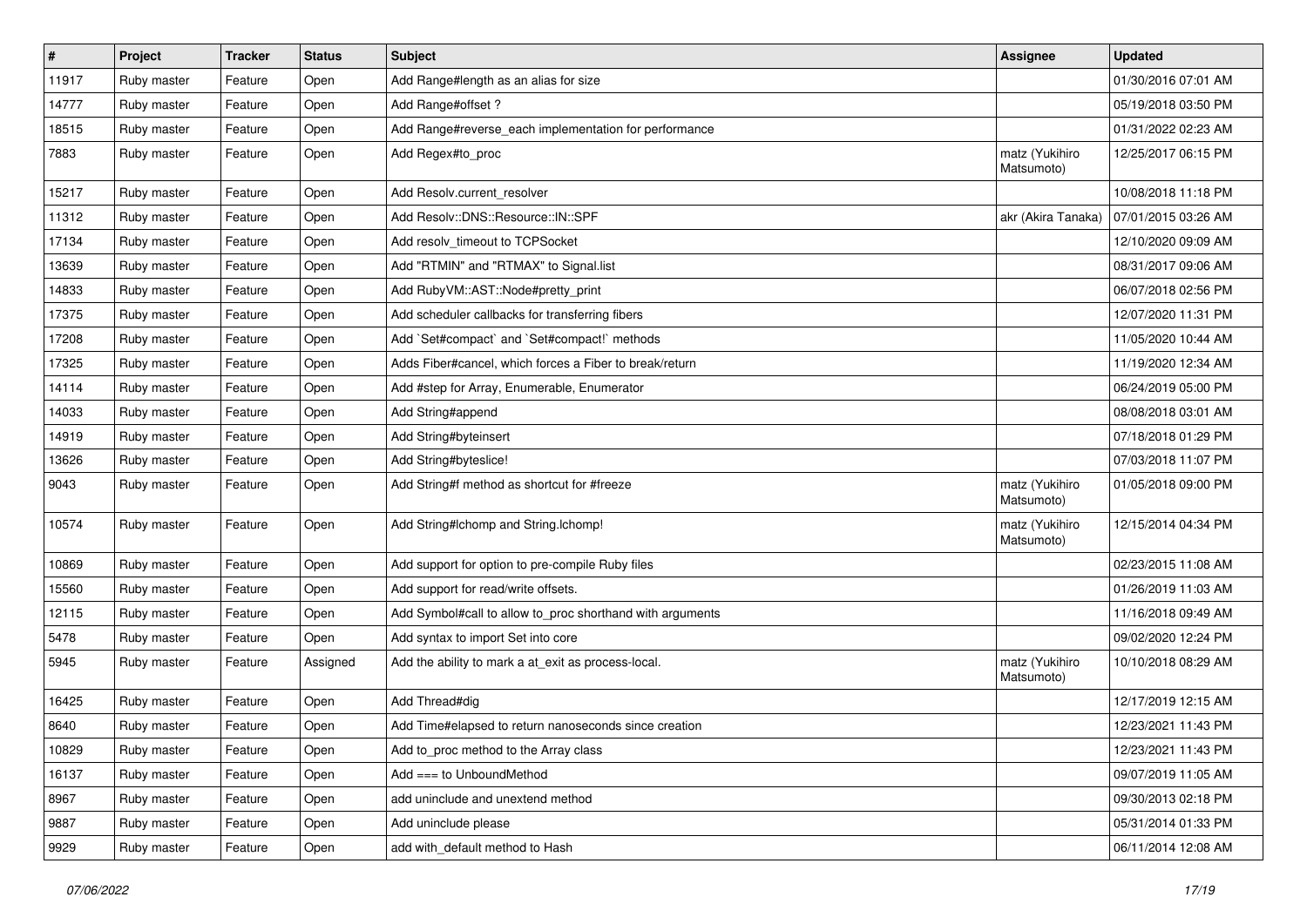| #     | Project     | <b>Tracker</b> | <b>Status</b> | Subject                                                                                           | <b>Assignee</b>                      | <b>Updated</b>      |
|-------|-------------|----------------|---------------|---------------------------------------------------------------------------------------------------|--------------------------------------|---------------------|
| 15456 | Ruby master | Feature        | Open          | Adopt some kind of consistent versioning mechanism                                                |                                      | 02/07/2019 06:26 PM |
| 11660 | Ruby master | Feature        | Open          | a falsy value (similar to js undefined) that facilitates forwarding of default arguments          |                                      | 11/05/2019 07:33 PM |
| 15036 | Ruby master | Feature        | Open          | after upgrade when run apt upgrade metasploit                                                     |                                      | 12/23/2021 11:43 PM |
| 15804 | Ruby master | Feature        | Open          | A generic method to resolve the indexing on a sequence                                            |                                      | 04/28/2019 12:54 PM |
| 7614  | Ruby master | Feature        | Open          | alias_accessor                                                                                    | matz (Yukihiro<br>Matsumoto)         | 12/25/2017 06:15 PM |
| 8016  | Ruby master | Feature        | Assigned      | Alias __FILE__ and __LINE__ as methods                                                            | matz (Yukihiro<br>Matsumoto)         | 12/25/2017 06:15 PM |
| 16781 | Ruby master | Feature        | Open          | alias :fold :reduce                                                                               |                                      | 05/16/2020 08:28 AM |
| 12145 | Ruby master | Feature        | Open          | Aliashood between 'size' and 'length' is not consistent                                           |                                      | 06/27/2019 10:02 PM |
| 17773 | Ruby master | Feature        | Open          | Alias `Numeric#zero?` and `Float#zero?` as `Numeric#empty?` and `Float#empty?`                    |                                      | 04/02/2021 03:39 PM |
| 9784  | Ruby master | Feature        | Open          | Alias URI#merge to URI#join                                                                       |                                      | 04/29/2014 05:42 AM |
| 17356 | Ruby master | Feature        | Open          | Alignment of memory allocated through Fiddle struct's malloc                                      |                                      | 12/02/2020 11:06 AM |
| 18559 | Ruby master | Feature        | Open          | Allocation tracing: Objects created by the parser are attributed to Kernel.require                |                                      | 06/28/2022 12:21 PM |
| 17279 | Ruby master | Feature        | Open          | Allow a negative step in Range#step with a block                                                  | matz (Yukihiro<br>Matsumoto)         | 10/22/2020 02:23 AM |
| 13890 | Ruby master | Feature        | Open          | Allow a regexp as an argument to 'count', to count more interesting things than single characters |                                      | 12/30/2017 04:37 AM |
| 5582  | Ruby master | Feature        | Assigned      | Allow clone of singleton methods on a BasicObject                                                 | matz (Yukihiro<br>Matsumoto)         | 12/25/2017 06:15 PM |
| 14463 | Ruby master | Feature        | Open          | Allow comments to precede dots in member expressions                                              |                                      | 12/23/2021 11:43 PM |
| 12968 | Ruby master | Feature        | Open          | Allow default value via block for Integer(), Float() and Rational()                               |                                      | 06/28/2017 05:53 PM |
| 6452  | Ruby master | Feature        | Assigned      | Allow extend to override class methods                                                            | matz (Yukihiro<br>Matsumoto)         | 12/10/2020 08:53 AM |
| 13821 | Ruby master | Feature        | Assigned      | Allow fibers to be resumed across threads                                                         | ko1 (Koichi<br>Sasada)               | 02/15/2019 10:09 AM |
| 7436  | Ruby master | Feature        | Assigned      | Allow for a "granularity" flag for backtrace_locations                                            | matz (Yukihiro<br>Matsumoto)         | 12/25/2017 06:15 PM |
| 16739 | Ruby master | Feature        | Open          | Allow Hash#keys and Hash#values to accept a block for filtering output                            |                                      | 07/10/2020 04:09 PM |
| 10404 | Ruby master | Feature        | Open          | Allow individual finalizers to be removed with ObjectSpace.undefine_finalizer                     | matz (Yukihiro<br>Matsumoto)         | 10/20/2014 08:14 AM |
| 5617  | Ruby master | i Feature      | Assigned      | Allow install RubyGems into dediceted directory                                                   | hsbt (Hiroshi<br>SHIBATA)            | 05/16/2018 09:15 AM |
| 8678  | Ruby master | Feature        | Assigned      | Allow invalid string to work with regexp                                                          | matz (Yukihiro<br>Matsumoto)         | 01/05/2018 09:00 PM |
| 2631  | Ruby master | Feature        | Assigned      | Allow IO#reopen to take a block                                                                   | Glass_saga<br>(Masaki<br>Matsushita) | 05/24/2018 01:22 PM |